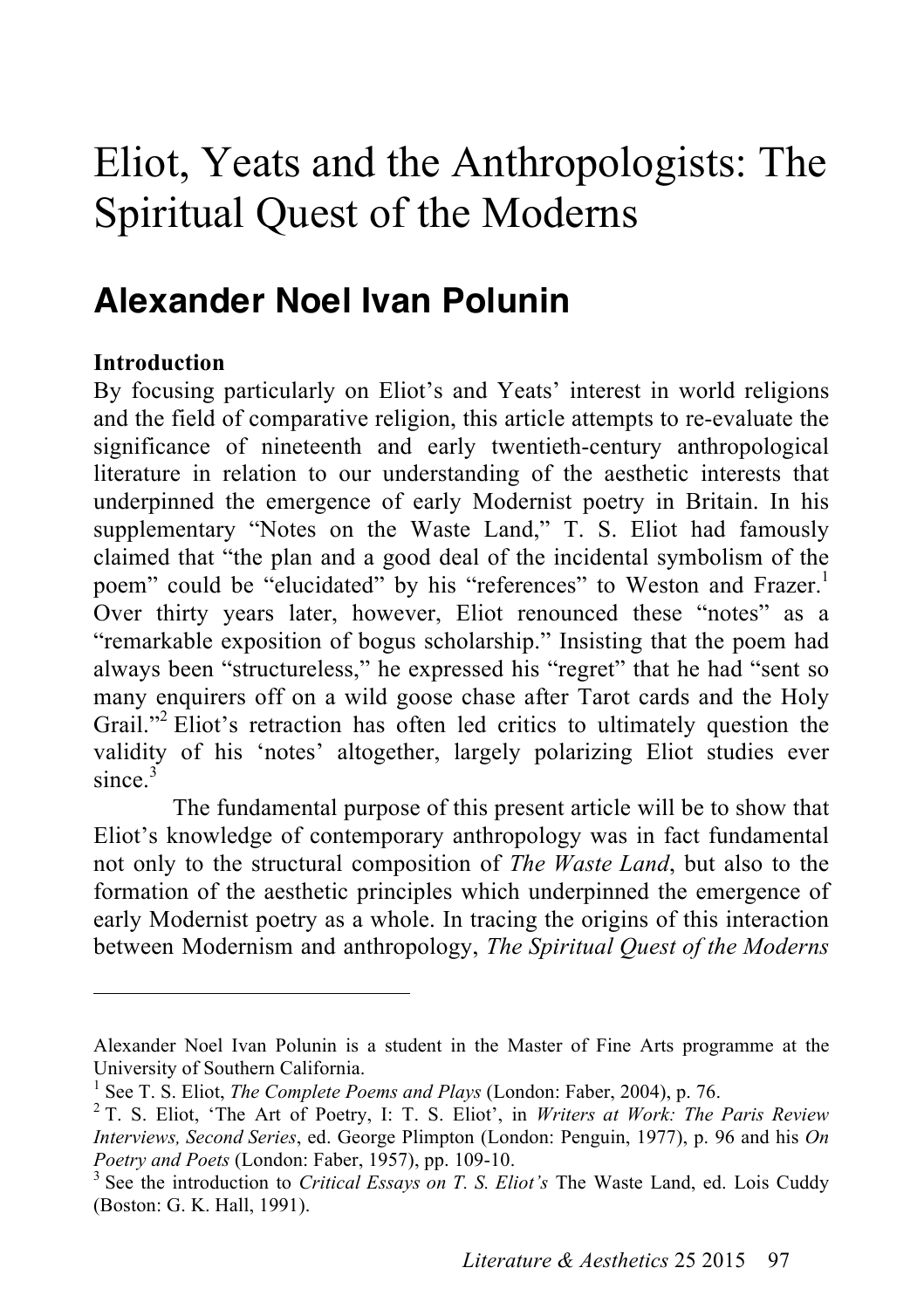recognizes Yeats' own comparative religion as a significant "adumbration" of the "mythical method."<sup>4</sup> By challenging the critical tendency – amongst scholars convinced of Eliot's "structurelessness" – to presume that "*Ulysses*, Order and Myth" (1923) is a statement of the poet's essential affinities with Joycean aesthetics, this article proposes that Eliot's interest in anthropology was ultimately far closer to the sincerity of Yeats' theosophical quest, than it ever was to the de-mythologizing and ironic qualities of Joyce's prose.

### **Eliot, Frazer and W. H. R. Rivers**

In *The Golden Bough*, Frazer had carried out a comparative approach to the study of religion in which he had intended to find a "probable explanation of the priesthood of Nemi," a Roman legend that seemed "strange" because it had "no parallel in classical antiquity."<sup>5</sup> By comparing the legend to ethnographical accounts of primitive religious practices, Frazer posited that it "probably" had its origins in a "fertility ritual," belonging to a far older belief in "magic."<sup>6</sup> Frazer argued more broadly that "the myth and ritual of the Dying God" was one which appeared to have "operated widely, perhaps universally, in human society, producing in varied circumstances a variety of institutions specifically different but generically alike."<sup>7</sup> The Dying God was, for Frazer, "a god of many names" – "Osiris, Tammuz, Adonis, Attis," and even "Christ" – but it was of "essentially one nature," and it ultimately "represented the yearly decay and revival of life."<sup>8</sup> Frazer regularly compared Christ's death and resurrection with these gods of pagan antiquity,<sup>9</sup> concluding that "the Christian communion has absorbed within itself a sacrament which is doubtless far older than Christianity."<sup>10</sup>

This tendency in nineteenth-century anthropology to construct rationalist explanations of how religion initially evolved out of primitive societies, deeply concerned Eliot because it threatened the epistemological validity of the Christian faith. During his graduate studies at Harvard, Eliot had prepared a series of papers in which he discussed some of these

<sup>&</sup>lt;sup>4</sup> T. S. Eliot, *'Ulysses*, Order and Myth', in *Selected Prose* (London: Faber, 1975), p. 177. <sup>5</sup> J. G. Frazer, *The Golden Bough* (London: Macmillan, 1923), p. 2.

Frazer, *The Golden Bough*, p. 11. <sup>7</sup>

Frazer, *The Golden Bough*, p. 2. <sup>8</sup>

<sup>&</sup>lt;sup>8</sup> Frazer, *The Golden Bough*, p. 325.<br><sup>9</sup> Frazer, *The Golden Bough*, p. 347.

<sup>&</sup>lt;sup>10</sup> Frazer, *The Golden Bough*, p. 481.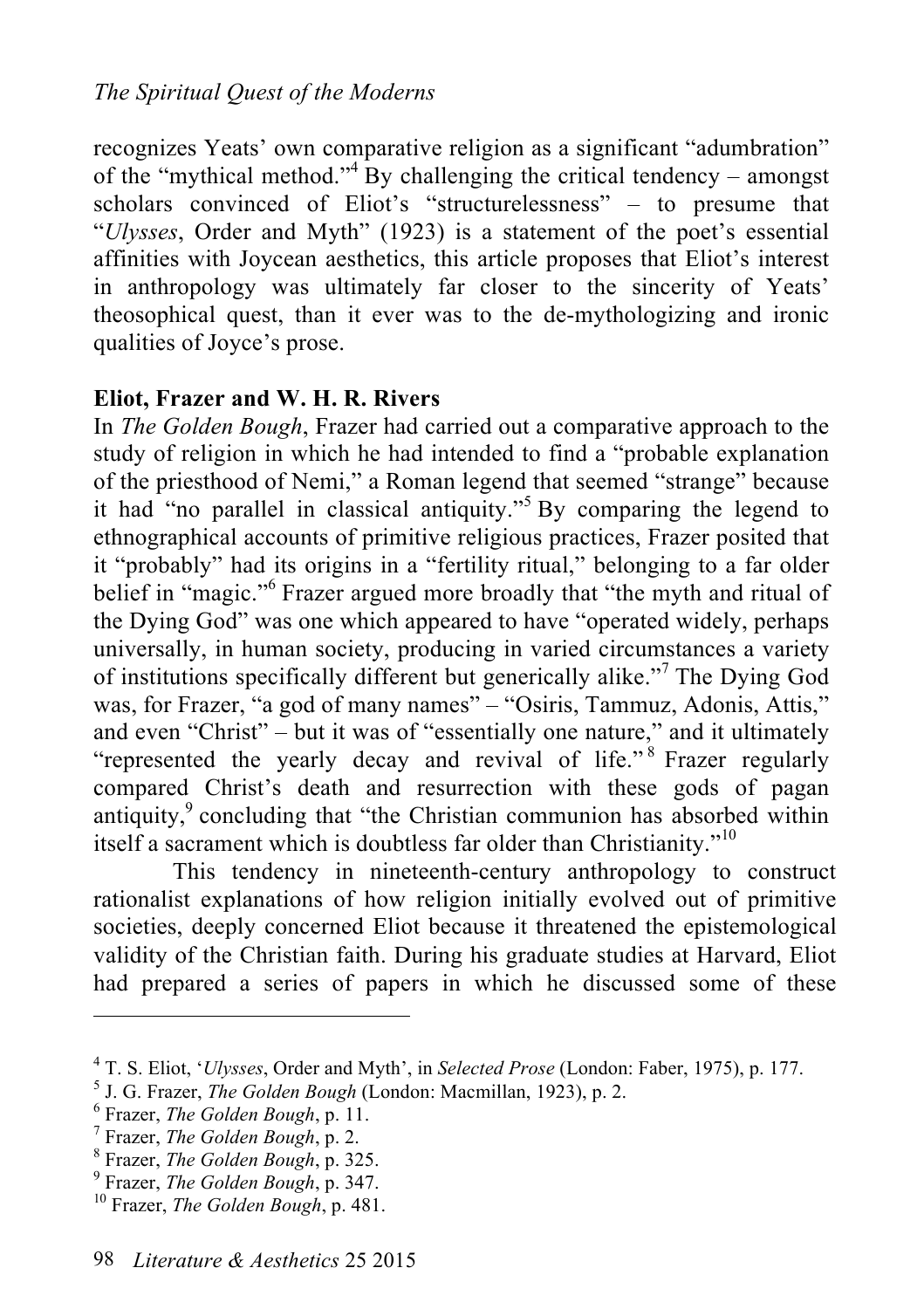"theories about comparative religion."<sup>11</sup> The young student's main problem with "the science" was its tendency to not only "describe" religious practices, but also to "interpret" them as data which was part of a wider rationalist theory of origins, in which the possibility of genuine revelation was ultimately dismissed.<sup>12</sup> In this early discourse, Eliot often adopted "scientific" value systems himself as a means of questioning the epistemic validity of comparative religion. The predominant question that he asked was: "on what terms is a science of religion possible? And are these methods even wholly "scientific"?" <sup>13</sup> He even accused some of this interpretative "theory" as being a kind of "mythology" itself, which he believed was "likely to be eventually superseded," $14$  just as Frazer had believed the Age of Religion to have been 'superseded' by the Age of Science.<sup>15</sup> It is possible to draw a direct line from this early adaptive tendency in Eliot towards his pseudo-scientific notions about the "Impersonality" of poetry, and his analogy of the "catalyst,"<sup>16</sup> which found its culmination in "Tradition and the Individual Talent." What these notes ultimately tell us is how deeply concerned Eliot was about religion's place in an increasingly positivist world.

Once Eliot graduated, he continued to follow developments in the science of religion by reviewing prominent anthropological papers throughout the 1910's and 1920's. In *The Sacred Wood*, he ironically summarized the impact of these developments on the intellectual climate of the early twentieth-century:

This day began, in a sense, with Tylor and a few German anthropologists; since then we have acquired sociology and social psychology… a philosophy arose at Cambridge… our historical knowledge has of course increased; and we have a curious Freudian-social-mystical-rationalistichigher-critical interpretation of the Classics and what used to be called the Scriptures… A number of sciences have sprung up in an almost tropical exuberance which undoubtedly excites our admiration, and the garden, not unnaturally, has come to resemble a jungle. $17$ 

<sup>11</sup> T. S. Eliot, 'The Interpretation of Primitive Ritual', in *Philosophical Essays and Notes,*  1913-4, from Cambridge, King's College Library, Hayward Bequest, MS. 1.<br>
<sup>12</sup> Eliot, 'The Interpretation of Primitive Ritual', p. 1.<br>
<sup>13</sup> Eliot, 'The Interpretation of Primitive Ritual', p. 1.<br>
<sup>14</sup> Eliot, 'The Interpret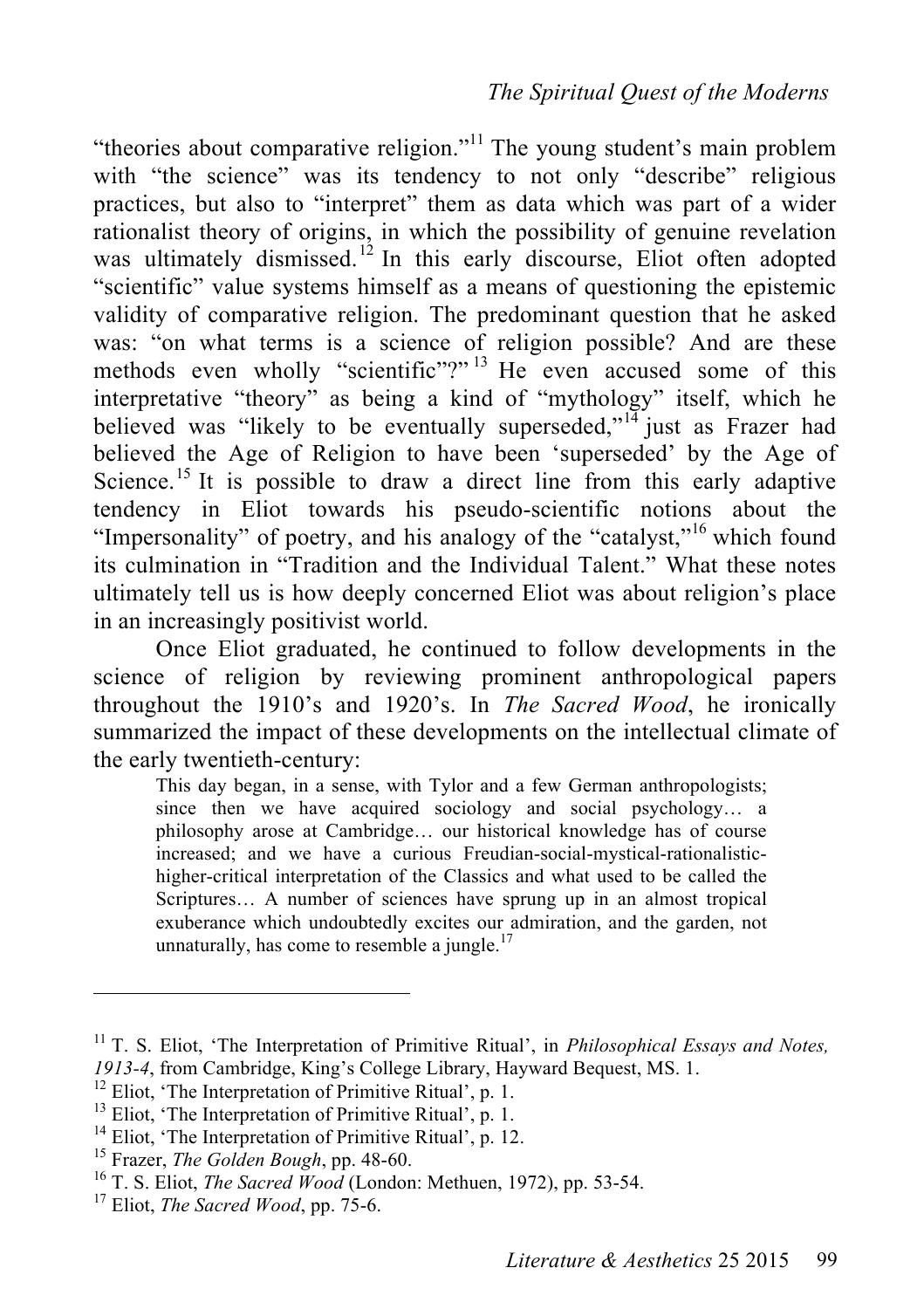Although one can detect a tone of bitterness in Eliot's description of the Bible as "what *used* to be called the Scriptures," the thing which strikes us immediately about the poet's criticism is how familiar he was with these "scientists." In the same essay, he insisted that he could not "deny the very great value" and "interest" of their works, acknowledging that "few books are more fascinating than those of Miss Harrison, Mr. Cornford, or Mr. Cooke… M. Durkheim… and M. Lèvy-Bruhl." 18 Eliot often compiled lists of anthropologists which implied an almost encyclopedic knowledge of the field. It was as though Eliot wanted to be able to reduce anthropology into categories – "Spencer and Gillen on the Australians, Codrington on the Melanesians" <sup>19</sup> – in the same way that *The Golden Bough* had tended to categorize and reduce the religious systems of different cultures into a scientific database.

What was most remarkable about Eliot's early interaction with the social sciences, however, was the profundity with which it began to shape the basis of his own social criticism, and his ideas more broadly about Western culture. In one of his "London Letters" in *The Dial*, Eliot's meditation on the "depressing effect" of Marie Lloyd's death suddenly turned into a much wider reflection on the state of modern culture as a whole, in which he referred to W. H. R. Rivers' *Depopulation of Melanesia* as a validation of his concerns:

the great psychologist adduces evidence which has led him to believe that the natives… are dying out principally for the reason that the 'Civilization' forced upon them has deprived them of all interest in life… When every theatre has been replaced by 100 cinemas, when every musical instrument has been replaced by 100 gramophones... when applied science has done everything possible with the materials on this earth to make life as interesting as possible, it will not be surprising if the population of the entire civilized world rapidly follows the fate of the Melanesians. 20

Eliot's reference to Rivers suggests that, by the early 1920's, the literature of anthropology was having a formative impact on the development of his own attitudes towards modern society. Rivers had attributed the "people's lack of interest in life... to the abolition of head-hunting."<sup>21</sup> What

<sup>&</sup>lt;sup>18</sup> Eliot, *The Sacred Wood*, pp. 75-6.<br><sup>19</sup> Eliot, 'War-Paint and Feathers', Review of *The Path on the Rainbow*, ed. George Cronyn, in *Athenaeum* (October, 1919), p. 1036.<br><sup>20</sup> Eliot, 'London Letter', *The Dial*, vol. 73, no. 6 (1922), p. 663. <sup>21</sup> W. H. R. Rivers (ed.), *Essays on the Depopulation of Melanesia* (Cambridge: Cambridge)

University Press, 1922), p. 101.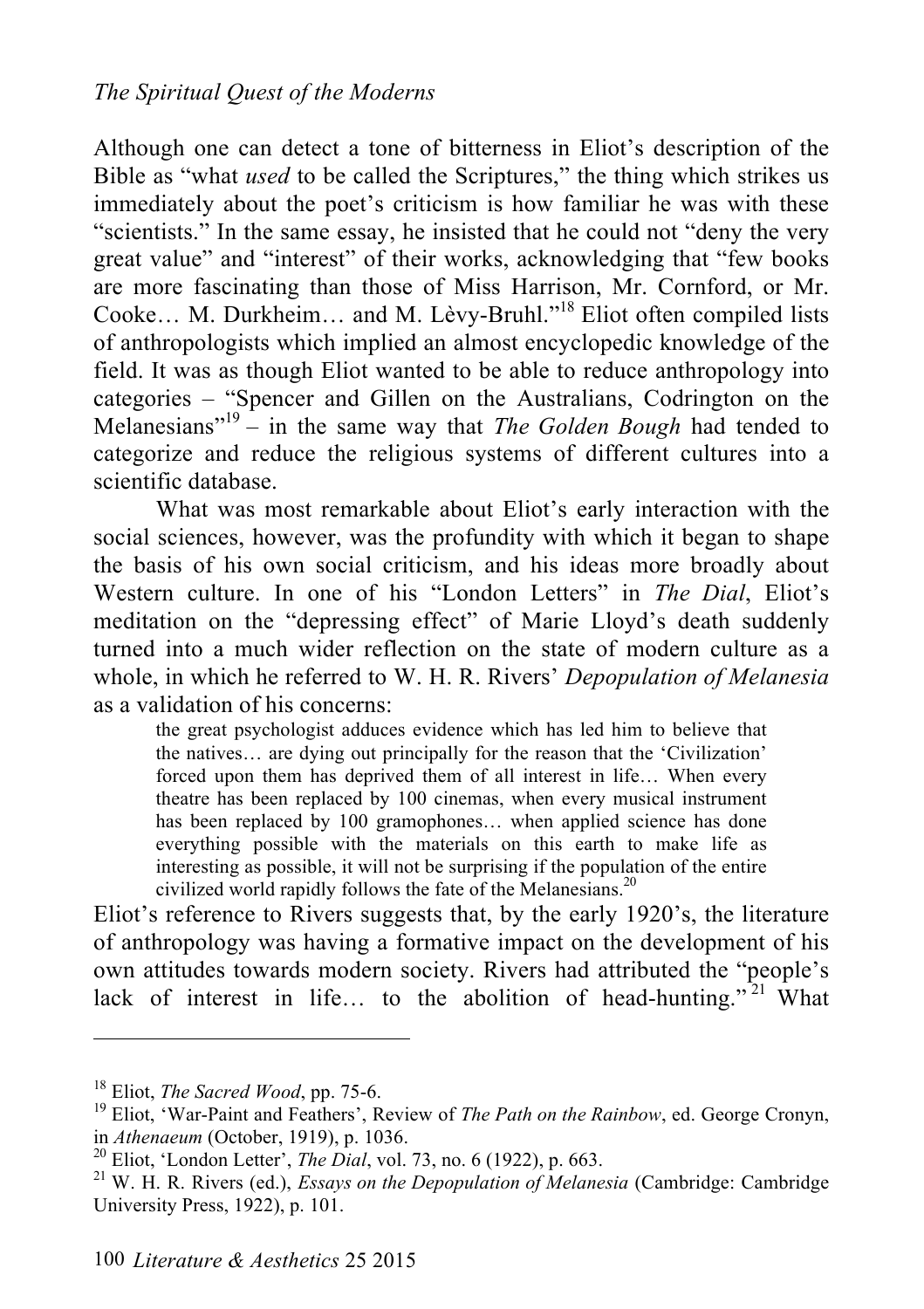concerned Eliot was not the disastrous effects of colonization, but rather the devastating parallels that he envisaged between the acculturation of primitive peoples in the colonies, and the Death of God in his own society in the West. In both, he recognized the fatal psychological consequences of a culture that had been stripped of its religious and ceremonial traditions.

By the 1930's and 1940's, the ideas that social scientists such as Rivers represented, had become a dominant mode in Eliot's more mature apologias for religion. In "Thoughts after Lambeth," Eliot insisted that "it is not to anybody's interest that religion should disappear." "Without religion," Eliot asserted, "the whole human race would die, as according to W. H. R. Rivers, some Melanesian tribes have died, solely of boredom."<sup>22</sup> In *The Idea of a Christian Society*, Eliot expressed his nostalgia for cultural "unity" by referring to "primitive communities" in which "the several activities of culture are inextricably interwoven." Eliot cited Layard's example of the Dyak, who exercised "several cultural activities at once – of art and religion, as well as amphibious warfare," in preparation "for the annual ritual of head-hunting." "It is only at a much further stage," Eliot complained, "that religion, science, politics and art become abstractly conceived apart from each other."<sup>23</sup> "Without sentimentalizing the life of the savage," Eliot even went on to insist that "the operation of a socialreligious-artistic complex" found in "primitive" societies was something that the West "should emulate upon a higher plane."<sup>24</sup>

#### **Eliot and Lèvy-Bruhl**

The most significant consequence of Eliot's engagement with the social sciences was the way in which anthropology came to influence his aesthetic theory of Impersonality. It was in "Tradition and the Individual Talent" that Eliot first formulated the idea that "art never improves," asserting that "the mind of Europe" was a Tradition "which does not superannuate either Shakespeare, or Homer, or the rock drawing of the Magdalenian draughtsmen." <sup>25</sup> "Poetry begins," he later mused, "with a savage beating a

<sup>&</sup>lt;sup>22</sup> See T. S. Eliot, *Selected Prose*, p. 370.<br><sup>23</sup> T. S. Eliot, *Christianity and Culture: The Idea of a Christian Society and Notes Towards the Definition of Culture* (New York: Harcourt Brace, 2014), pp. 96-97. 24 Eliot, *Christianity and Culture*, p. 49. 25 Eliot, *Selected Essays*, p. 16.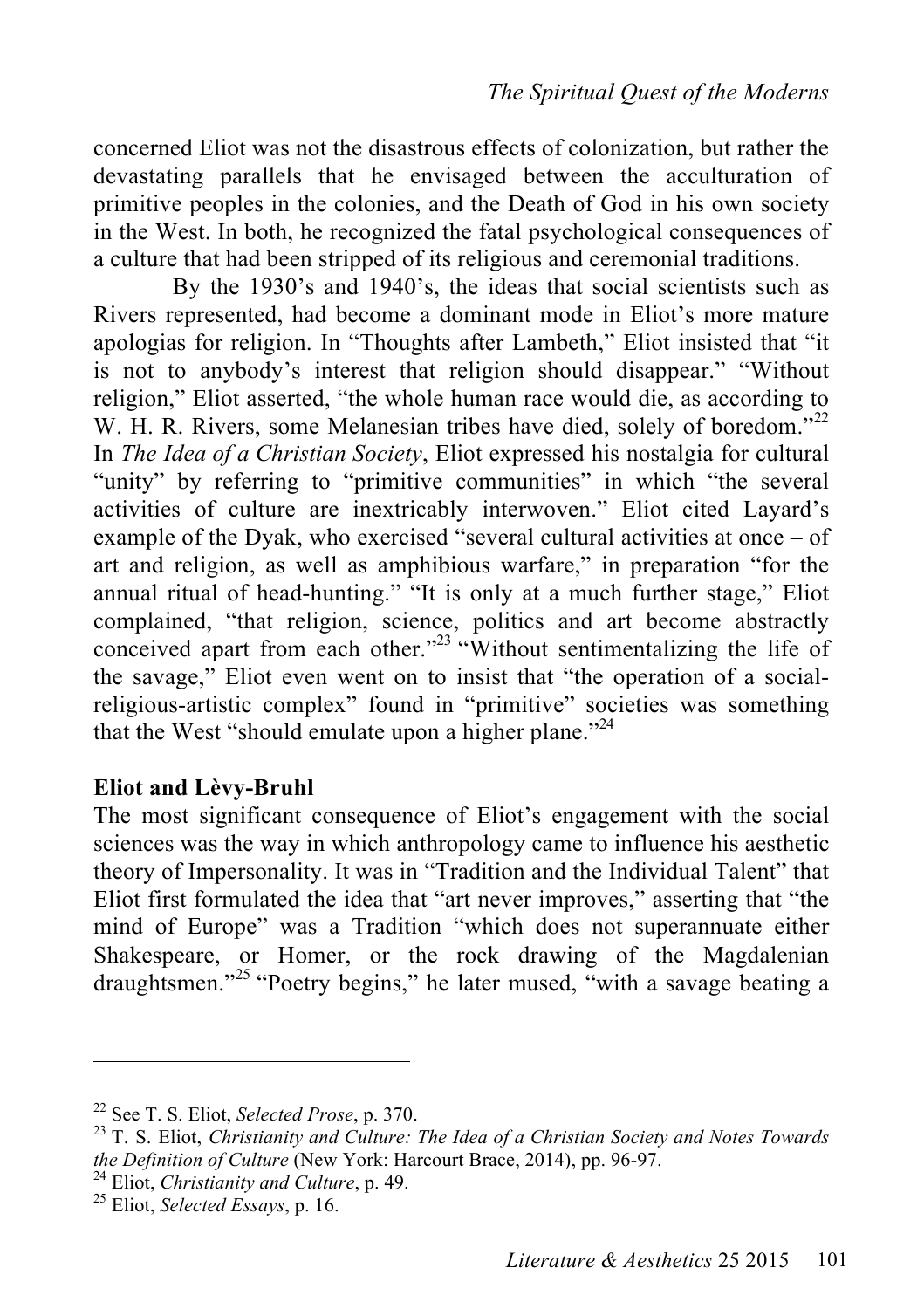#### *The Spiritual Quest of the Moderns*

drum in a jungle,"<sup>26</sup> suggesting in "The Ballet," that "anyone who would penetrate to the spirit of dancing should begin by a close study of dancing amongst primitive peoples."<sup>27</sup> In "War-Paint and Feathers," Eliot reflected that "the maxim, Return to the sources, is a good one," 28 insisting that:

primitive art and poetry can even, through the studies and experiments of the artist or poet, revivify the contemporary activities… For the artist is, in an *impersonal* sense, the most conscious of men; he is therefore the most and the least civilized and civilizable; he is the most competent to understand both civilized and primitive.<sup>29</sup>

Out of the few critics who have examined this largely neglected essay, the tendency has often been to read it as "an attack on the chic primitivism of the American intelligentsia."<sup>30</sup> The mildly ironic tone with which Eliot reflects that "within the time of a brief generation it has become evident that some smattering of anthropology is essential,"<sup>31</sup> might indeed remind us of a letter that he wrote around the same time to Mary Hutchinson, in which he complained about the "contemporary taste" for "Polynesian, African, Hebridean, Chinese, etc. etc. say savage and Oriental art."<sup>32</sup> But Eliot never expresses being "annoyed" with "savage and Oriental art in general," rather with "people who have not the training to know what these have in common with our traditional art."<sup>33</sup>

In a review of *Group Theories of Religion*, Eliot referred to Lèvy-Bruhl's theory about the "mystical mentality," when explaining that:

[the Bororo's parrot totem] is not merely the *adoption* of a parrot as an heraldic emblem, nor merely a mythological kinship or participation in qualities; nor is the savage *deluded* into thinking that he is a parrot… But he is capable of a state of mind into which we cannot put ourselves [according to Lèvy-Bruhl], in which he *is* a parrot, while being at the same time a man. 34

<sup>&</sup>lt;sup>26</sup> T. S. Eliot, *The Use of Poetry and the Use of Criticism* (London: Faber, 1933), p. 155.<br><sup>27</sup> T. S. Eliot, 'The Ballet', quoted in David Chinitz, *T. S. Eliot and the Cultural Divide*<br>(Chicago: University of Chicago P

<sup>&</sup>lt;sup>29</sup> Eliot, 'War-Paint and Feathers', p. 1036.<br><sup>30</sup> Chinitz, *T. S. Eliot and the Cultural Divide*, p. 78.<br><sup>31</sup> Eliot, 'War-Paint and Feathers', p. 1036.<br><sup>32</sup> T. S. Eliot, *The Letters of T. S. Eliot*, vol. 1 (London: Fab Clement C. J. Webb, *International Journal of Ethics*, vol. 27 (1916), p. 116.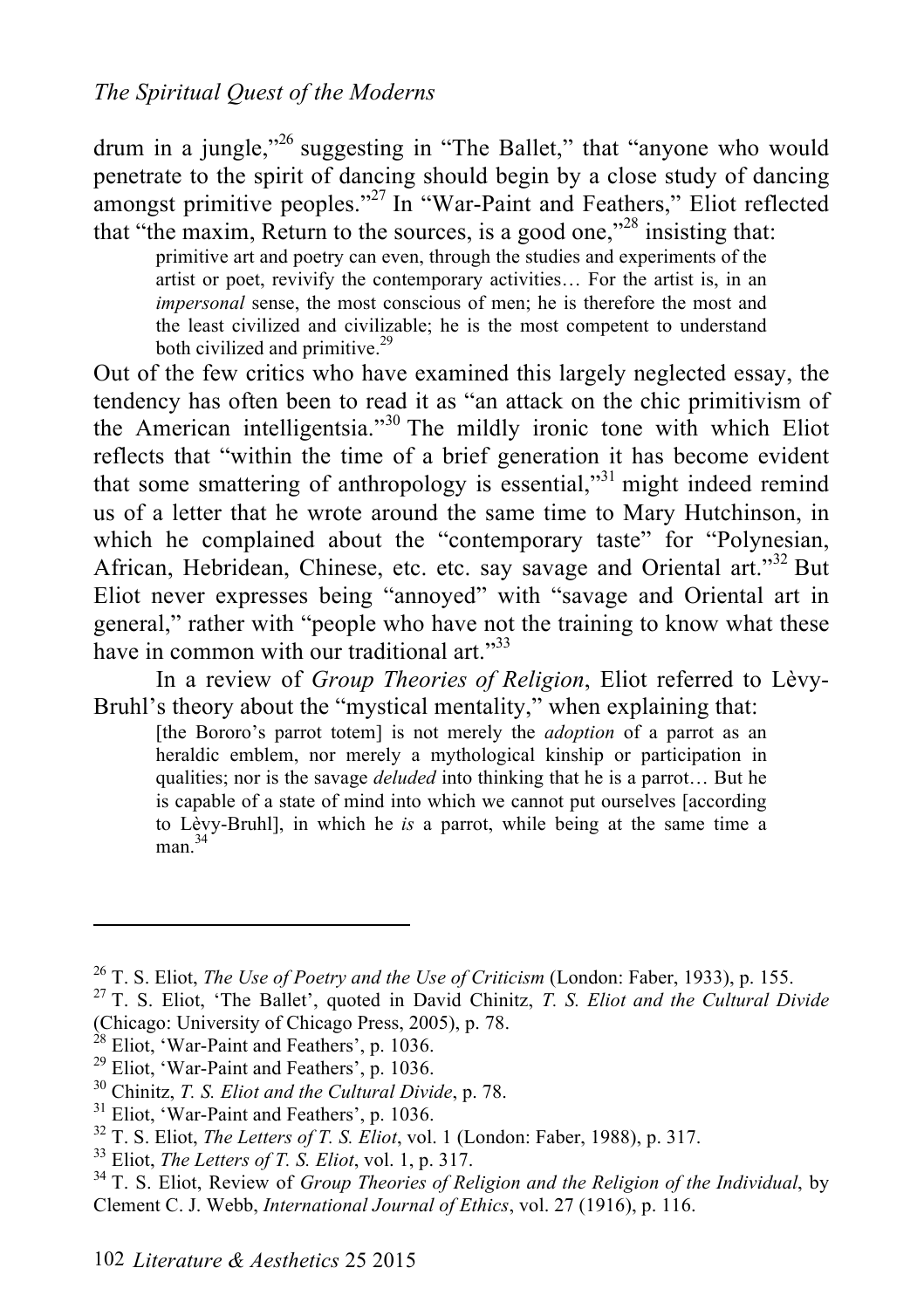The French anthropologist, elaborating on Frazer's ideas about magic, had posited that the "primitive" had access to a "mystic" state of mind in which "things and beings" could be viewed as part of a "synthetic whole." He anticipated Eliot in insisting that it was only "at a later stage of social evolution," that a "dissociation" between the "perceiver" and the "natural phenomenon" takes place.<sup>35</sup> The way that Eliot interpreted Lèvy-Bruhl's theory was not to acknowledge, however, that the primitive's "state of mind" was a mode of "perception" which was altogether inaccessible to the modern, but rather to assert that it was "available only to or through the *poet*," <sup>36</sup> – and that the poet could still recover and "emulate" it on a "higher plane." Just as Pound spoke of modern artists as "the heirs of the witchdoctor and the voodoo,  $\frac{337}{12}$  Eliot's vision of the poet was, in a sense, as a kind of evolved, or adapted, primitive mystic. He believed that it was only the poet who could still access that deep repository of myth which "make[s] us from time to time a little more aware of the deeper unnamed feelings which form the substratum of our being, to which we rarely penetrate."<sup>38</sup>

What Frazer and later anthropologists like Lèvy-Bruhl had done for Eliot was to "illustrate the stratifications of history that cover savagery;" they had "extend[ed] the consciousness of the human mind into as dark a backward and abysm of time as has yet been explored<sup> $39$ </sup> – and opened the modern poet, once more, to the possibilities of a "participation mystique" – a "synthetic" state of mind which could still "control, order, and give a shape and a significance to the immense panorama of futility and anarchy which is contemporary history."<sup>40</sup> Eliot wanted to place himself at the centre of this project. By entitling his first published book of criticism *The Sacred Wood* – which alluded to the sacred wood of Diana Nemorensis in Frazer's *The Golden Bough* – it was as though Eliot was staging himself symbolically as The King of the Wood: as the guardian of an ancient Tradition, from which he drew his power. The implication was that Eliot's "Impersonal" modern poet was an "artist" who could "revivify"

<sup>35</sup> Lèvy-Bruhl, Lucien, *How Natives Think*, trans. Lilian Clare (New York: Washington Square Press, 1926), p. 31.<br><sup>36</sup> T. S. Eliot, *The Use of Poetry and the Use of Criticism* (London: Faber, 1933), p. 148.<br><sup>37</sup> Ezra Pound, 'The New Sculpture', *The Egoist*, vol. 1, no. 4 (1914), p. 68.<br><sup>38</sup> T. S. Eliot,

<sup>1924),</sup> p. 29. 40 Eliot, '*Ulysses*, Order and Myth', p 177.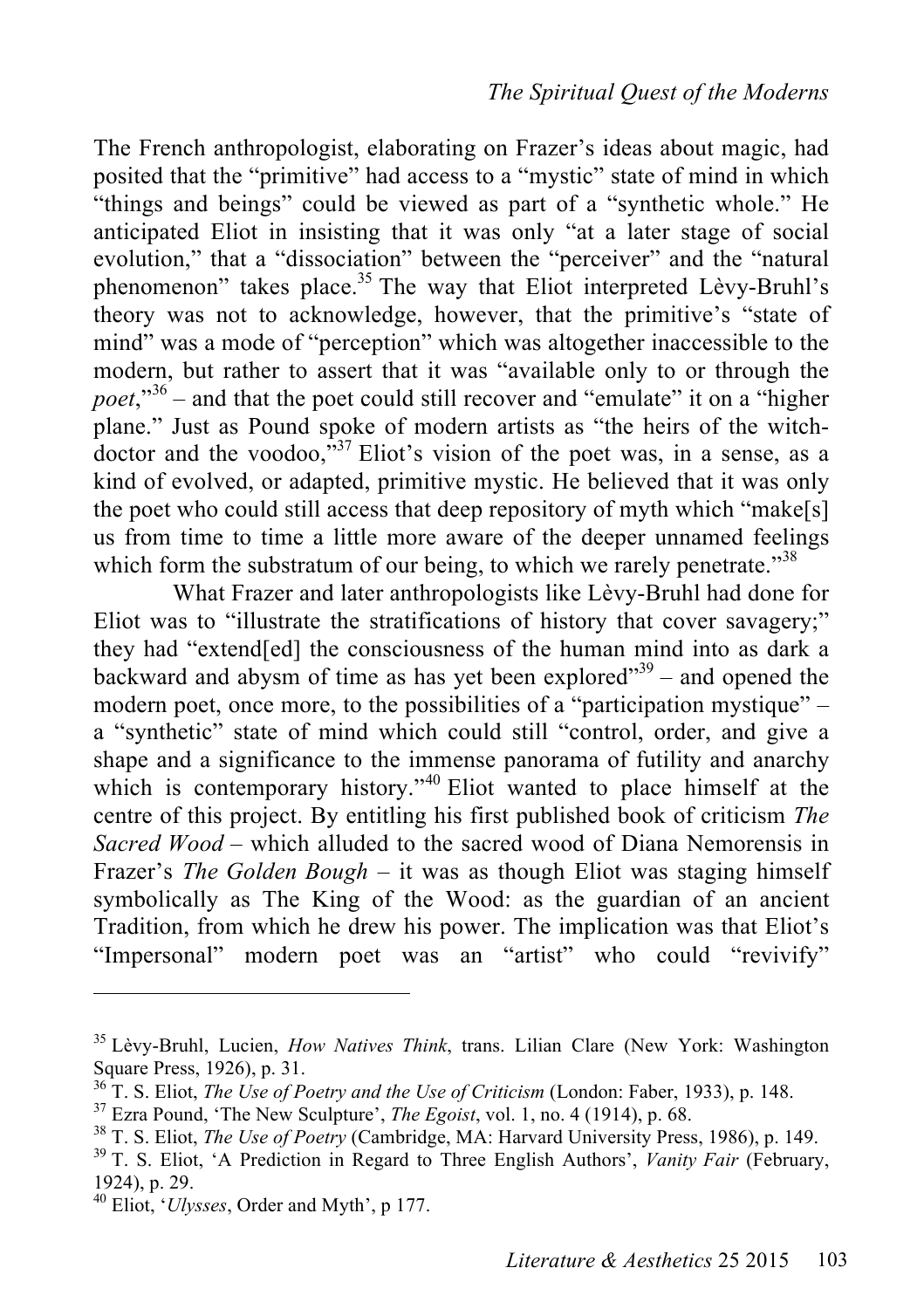contemporary culture by recovering this primitive consciousness on a "higher plane," and proposing a remedy to the dissociation of modern culture

#### **Yeats and** *The Golden Bough*

It was in 1923, a year after *The Waste Land* was published, that Eliot wrote his famous review of Joyce's *Ulysses,* in which he claimed that "psychology… ethnology, and *The Golden Bough*" had "concurred" to make the "mythical method" possible.<sup>41</sup> He recognized that it was "a method already adumbrated by Mr. Yeats, and of the need for which I believe Mr. Yeats to have been the first contemporary to be conscious." $42$ Yeats' need for a new "mythical method" ultimately originated out of the same crisis as Eliot's. His grandfather had been an orthodox rector in the Church of Ireland, but in the space of a single generation, his father had become a complete skeptic.<sup>43</sup> Yeats grew up having to navigate his own faith through the ruins of his family's religious uncertainties. In his *Reveries Over Childhood and Youth*, Yeats reflected that his "father's unbelief" had caused him "great anxiety," recalling that, "I did not think I could live without religion."<sup>44</sup> Yeats' spiritual crisis led him to undertake a more eccentric quest than Eliot into the world of ancient tradition – into folklore, anthropology, magic, spiritualism, Neo-Platonism, Orientalism, Theosophy – in which he sought to "unite the radical truths of Christianity to those of a more ancient world," 45 and, out of the shattered fragments of religion, to reconfigure "a symbolical, a mythological coherence."<sup>46</sup>

In its own right, Yeats' study of folk traditions was a kind of anthropology. In the preface to his first anthology of Irish folk tales, he celebrated the "unchanged" culture of the "Irish peasantry" in a way which might remind us of Eliot's nostalgia for the unity of "primitive communities." He gave the example of "Paddy Flynn" as a kind of archetypal "primitive" Celt, who possessed native "powers" inaccessible to the modern person: having "the visionary melancholy of purely instinctive

<sup>&</sup>lt;sup>41</sup> Eliot, '*Ulysses*, Order and Myth', p. 177.<br><sup>42</sup> Eliot, '*Ulysses*, Order and Myth', p. 177.<br><sup>43</sup> Richard Ellman, *Yeats: The Man and the Masks* (New York: Macmillan, 1973), p. 7.<br><sup>44</sup> W. B. Yeats, *Reveries Over Chi*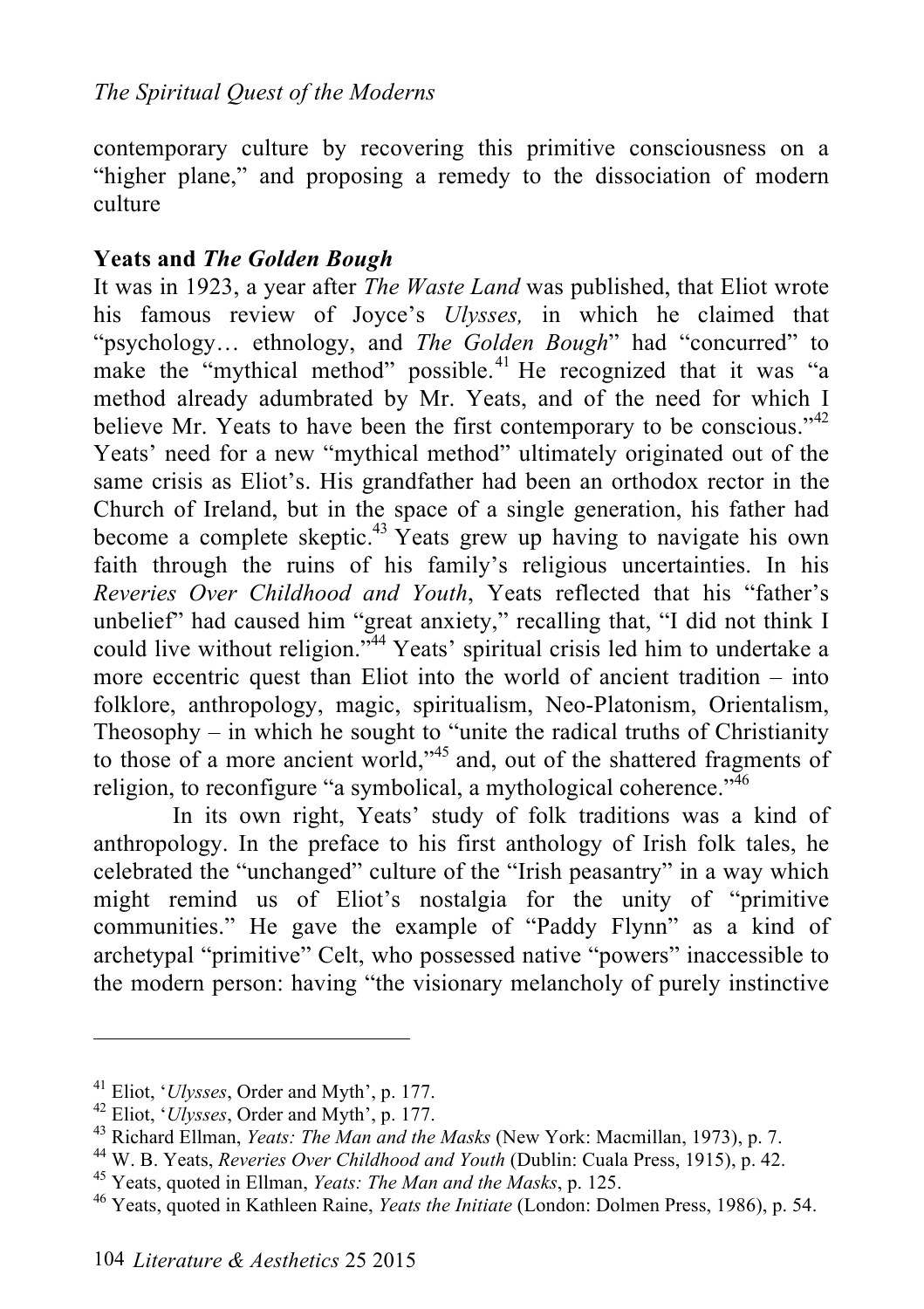natures and of all animals."<sup>47</sup> "Have not all races had their first unity," Yeats asked, "from a mythology that marries them to rock and hills?"<sup>48</sup> In his essay, "Ideas of Good and Evil," he declared that he "would have Ireland recreate the ancient arts, the arts as they were understood in Judaea, in India, in Scandinavia, in Greece and Rome, in every ancient land; as they were understood when they moved a whole people and not just a few people." 49 Like Eliot, Yeats was aware that he lived in an age in which poetry had "cease[d] to be the expression of the mind of a whole people."<sup>50</sup> In order to establish himself as a universal poet, who could encompass the interests of an entire nation, Yeats recognized the need for a universal – or, like Eliot, an Impersonal – system of symbols: symbols which had their source in, and took their power from, a deep and ancient Tradition – the "universal and unanimous tradition."<sup>51</sup>

Yeats was in fact the first of the Modernist poets – as Eliot quite rightly recognized – to demonstrate an aesthetic interest in Frazerian anthropology. In his notes on "The Valley of the Black Pig," for instance, Yeats interpreted the legendary battle – which had been prophesied by the "Irish peasantry," "to break at last the power of their enemies" – as "a mythological battle'." He connected "the black pig" to "the boar that killed Adonis, the boar that killed Attis; and the pig embodiment of Typhon," before citing Frazer: "('Golden Bough', II. Pages 26, 31)." 52 By considering this myth in relation to a "fertility" practice mentioned in *The Golden Bough* – in which the "pig's tail is stuck into the ground" so that "the corn may grow abundantly" – Yeats concluded that "the bristleless boar" was a "symbol of darkness and cold" associated with "the scourging of the mangod."<sup>53</sup> Also comparing this prophesied battle with three other legendary battles of Irish folklore – which he took as symbolic of "the annual battle of summer and winter," between "the manifest world and the ancestral darkness at the end of all things" – Yeats suggested that "all these battles are

<sup>47</sup> Yeats, quoted in Len Monteith, *Yeats and Theosophy* (London: Routledge, 2008), pp. 167- 71.<br><sup>48</sup> W. B. Yeats, *Autobiographies* (London: Macmillan, 1955), p. 194.

<sup>&</sup>lt;sup>49</sup> W. B. Yeats, 'Ideas of Good and Evil', in *The Collected Works of W. B. Yeats*, vol. 6 (London: Chapman and Hall, 1908), p. 252.<br>
<sup>50</sup> Eliot, *The Use of Poetry and the Use of Criticism*, p. 12.<br>
<sup>51</sup> Yeats, qtd. in Ellman, *Yeats: The Man and the Masks*, p. 125.<br>
<sup>52</sup> Yeats, in *Poems*, ed. A. Norman Jeffa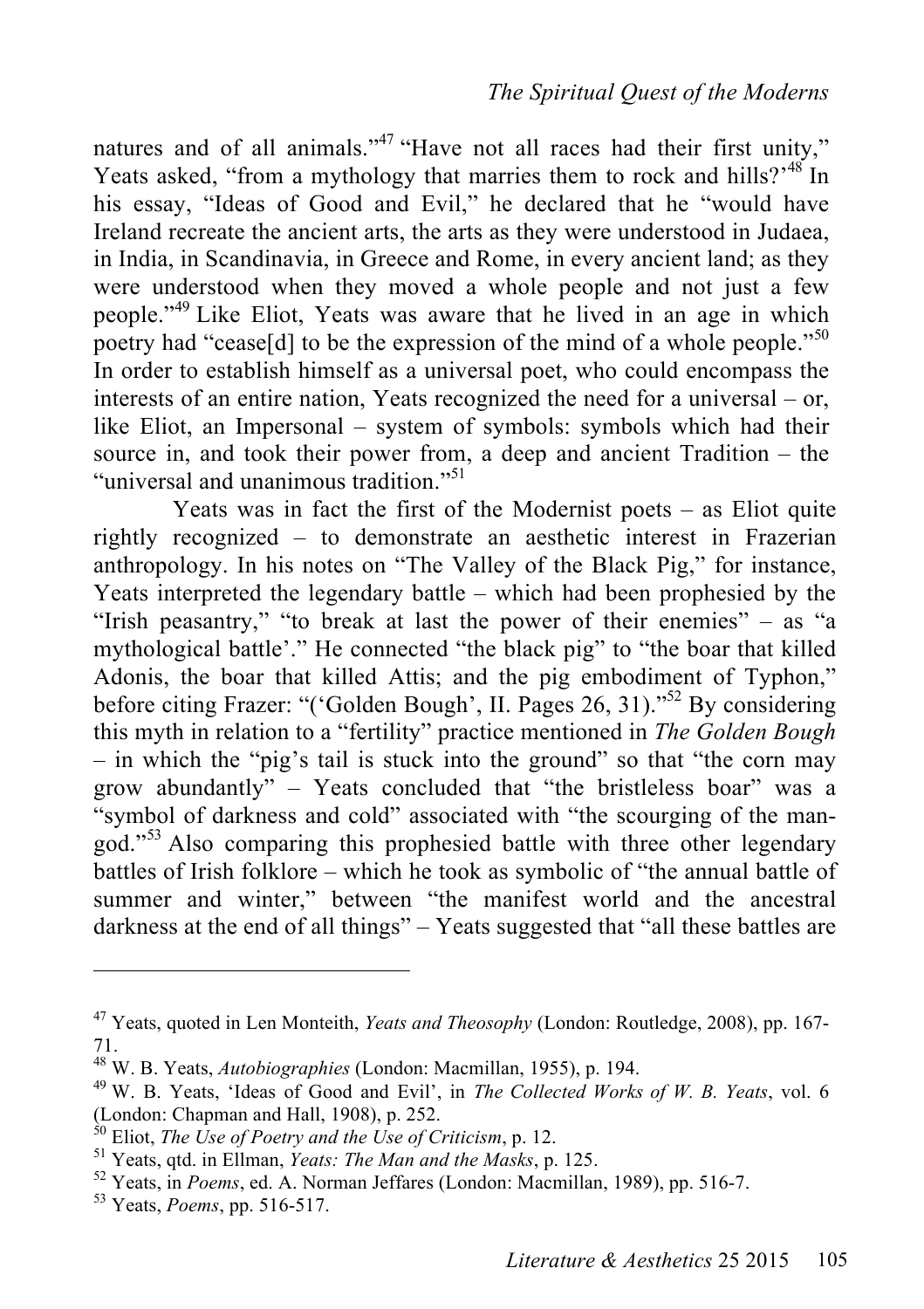one, the battle of all things with shadowy decay."<sup>54</sup> By relating the "black pig" to a more universal "type,"<sup>55</sup> Yeats was clearly demonstrating a Frazerian understanding of mythology, which was later to interest Eliot. What excited Yeats about these myths was that their symbolism had a universal power to "possess the imagination of large numbers of men."<sup>56</sup>

An interest in the relationship between the "fertility," or the "shadowy decay," of the natural world, and the fate of human or divine beings, is a "myth-motif" that recurs throughout Yeats' poetry. In *Anashuya and Vijaya*, as an early example, the fate of "all the lands and flickering corn" (line 1) relies upon the harmony of the priestess's relationship to Vijaya. 57 When Anashuya trusts Vijaya's "love" (3), her "prayers" protect him and "all the sacred flocks" from "trouble" (84-87), but when she suspects that he "love[s] another"  $(40)$ , we worry momentarily that she will become like "the unforgiving hound" (58) – like the "boar that killed Adonis, the boar that killed Attis" (a symbol of "shadowy decay"). In "Vacillation," a speaker announces: "Let all things pass away" (line 61).<sup>58</sup> This preparation for death is associated with the "image" of Attis, which "hangs" in the "topmost bough" of "a tree" (11-6). The necessity of the Dying God's sacrifice in the poem appears to derive from the central problem that the "man" has not "had enough" of "woman's love" (26). In "Her Vision in the Wood," we find ourselves once again in Frazer's "sacred wood" (line 2), and this time it is a female speaker – "too old for a man's love"  $(3)$  – who becomes the "victim"  $(32)$  of some kind of sacrificial ritual (her body is "torn," like Adonis or Attis). 59 Lurking behind all of these scenes is the archetypal "myth and ritual of the Dying God" – in which the relationship between the male and the female beings becomes closely related to either the "fertility," or – more often in Yeats' case – the "shadowy decay" of the natural world. Half a century later, Robert Graves was to find this same underlying "Theme" in *The Golden Bough*:

The Theme, briefly, is the antique story, which falls… of the birth, life, death and resurrection of the God of the Waxing year; the central chapters concern the God's losing battle with the God of the Waning Year for love of

- 
- 

<sup>54</sup> Yeats, *Poems*, pp. 516-517. 55 Yeats, *Poems*, pp. 516-517. 56 Yeats, *Poems*, pp. 516-517. 57 Yeats, *Poems*, p. 44. 58 Yeats, *Poems*, p. 367. 59 Yeats, *Poems*, pp. 388-389.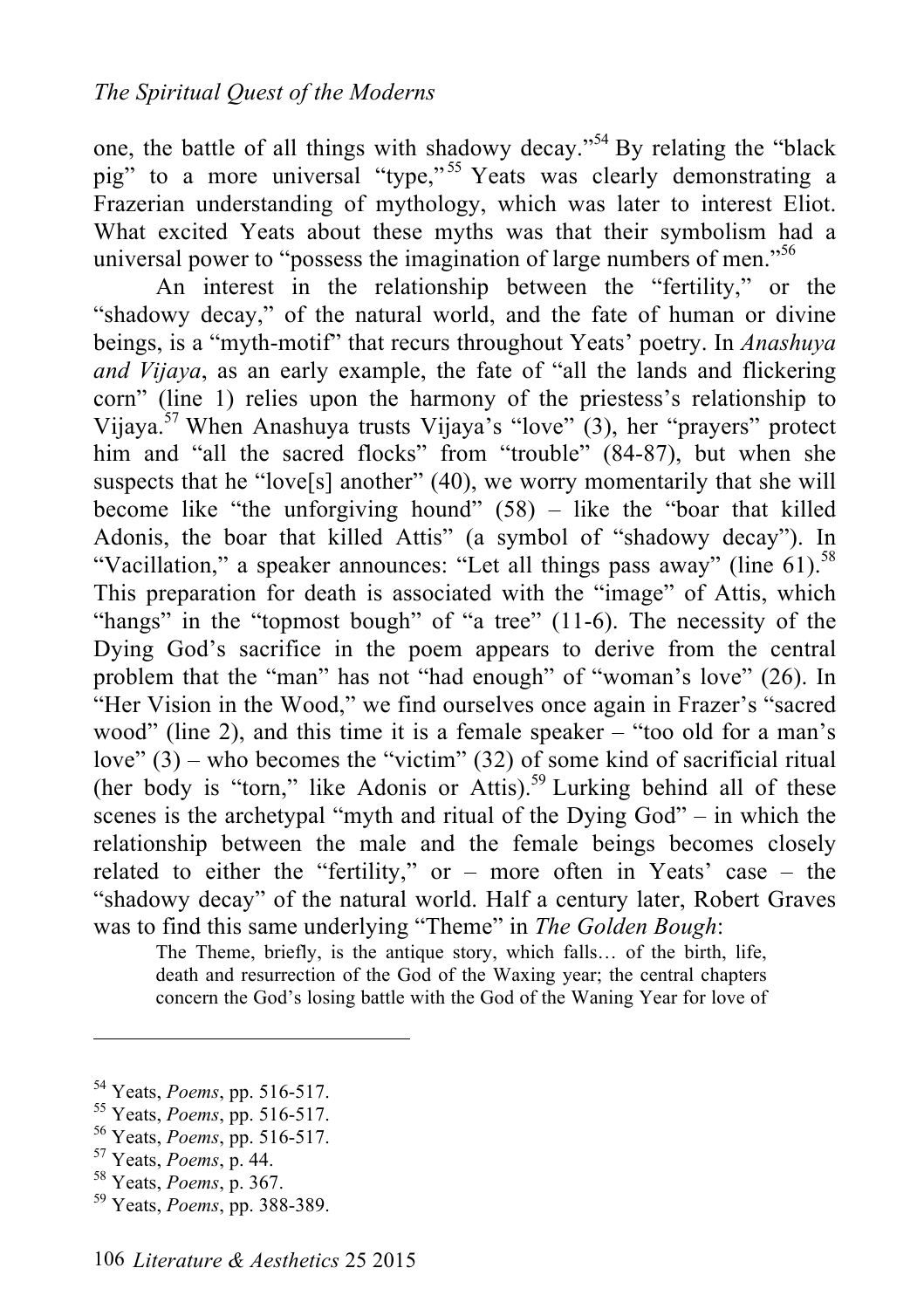the capricious and all-powerful Threefold Goddess, their mother, bride and layer-out. The poet identifies himself with the God of the Waxing Year and his Muse with the Goddess.<sup>60</sup>

Yeats' poems often feel like fragments of this archetypal "Theme." The hope that comes out of these poems, is the prospect that the victim will "lie undecayed in tomb"  $(80)$ ,  $^{61}$  or that out of death and "old age" (the Waning Year) will come some kind of life and rebirth (the Waxing Year) – some "harvest" or "summer" out of the "ancestral darkness of battle in "The Valley of the Black Pig." What Yeats so often insists upon in his poems, is the necessity of the "battle" – of the death of the Dying God – before a reunion with the Goddess, the "glimmering girl," is possible. The "power" of Yeats' poetry often derives from the way in which these fertility symbols function on an archetypal level: they are symbolic "types" which Frazer had recognized to be "universal."

Perhaps Yeats' single most remarkable allusion to Frazer occurs in "Sailing to Byzantium." Yeats later reflected that, "Byzantium was the centre of European civilization and the source of its spiritual philosophy, so I symbolize the search for the spiritual life by a journey to that city." $62$ One of the things that drew Yeats to Byzantium was "the Academy of Plato,"<sup>63</sup> an institution which, above all, symbolized the kind of syncretic religion which Yeats was interested in. Just as Eliot wanted to conceive of a society in which a "social-religious-artistic complex" might still be possible, Yeats envisaged ancient Constantinople as the only city in "history" in which "religious, aesthetic and practical life" had all been one; in which the "artist" was at his most "impersonal."<sup>64</sup> Many of Yeats' poems are interested in the quest-motif, often drawing upon heroes from Celtic mythology – Oisin, Cuchulain, Aengus – but "Sailing to Byzantium" was his most archetypal expression of the "spiritual journey." What is most striking about this poem is the way in which Yeats associates the archetypal quest with a sacrificial ritual, in which the speaker's passage into "eternity" involves being "fastened to a dying animal" (line 22). <sup>65</sup> "Once out of nature," the speaker wishes to "be set upon *a golden* 

<sup>&</sup>lt;sup>60</sup> Robert Graves, *The White Goddess* (New York: Vintage Books, 1958), p. 8.<br><sup>61</sup> Yeats, *Poems*, p. 368.<br><sup>62</sup> Yeats, *Poems*, p. 576.<br><sup>63</sup> Yeats, *Poems*, p. 576.<br><sup>64</sup> Yeats, *Poems*, p. 576.<br><sup>64</sup> Yeats, *Poems*, p. 57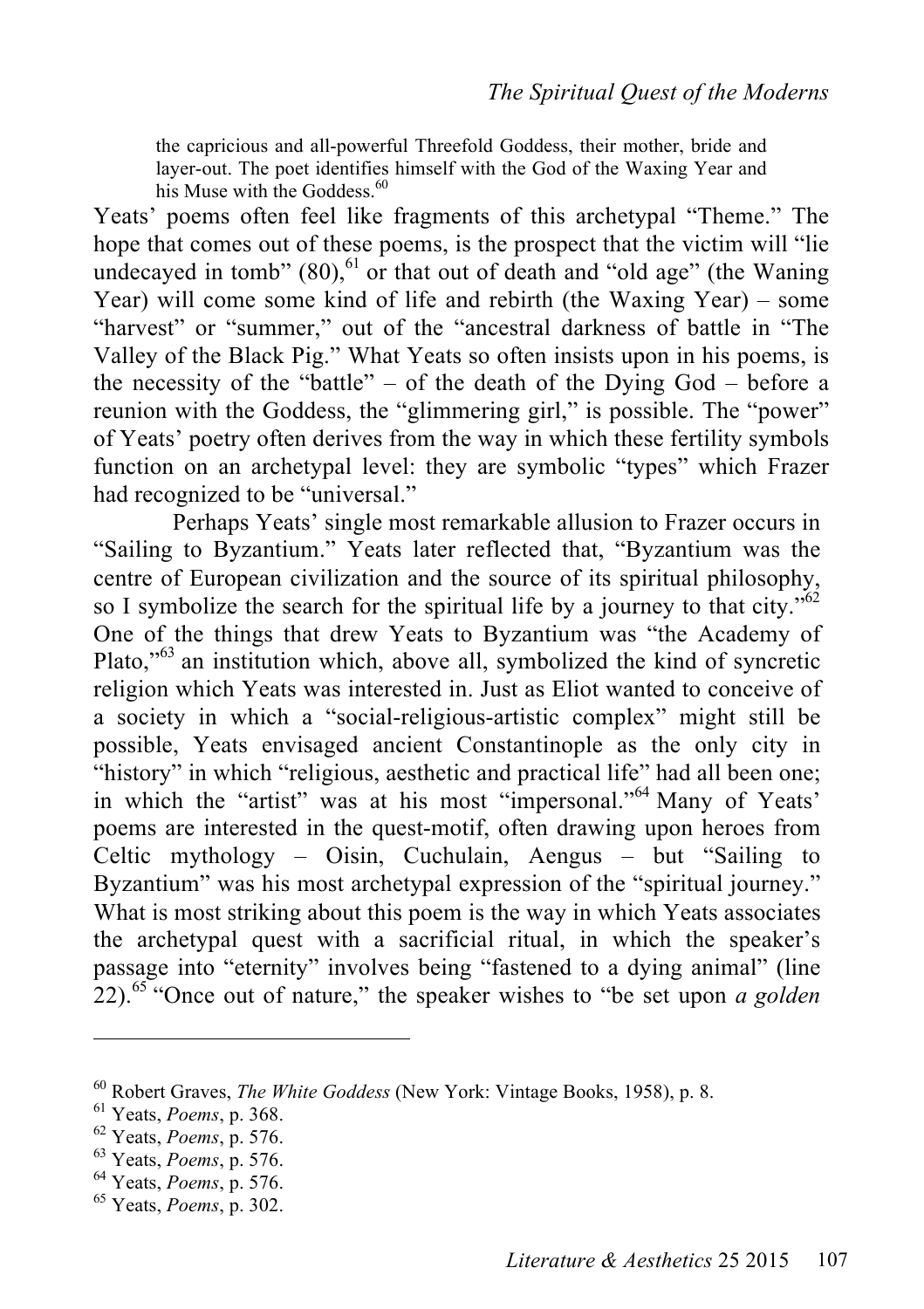*bough*," so that he might sing "of what is past, or passing, or to come" (30-2). The symbol of Frazer's Dying God becomes an archetypal expression of the speaker's desire to transcend into timelessness and universality.

Dissatisfied with the liturgy of the orthodox church on the one hand, and with the implications of "Victorian Science" on the other, Yeats developed an obsession with "the need for mystical rites – a ritual, system of evocation and meditation – to re-unite the perception of the spirit, of the dream, with natural beauty."<sup>66</sup> Although the poet became very quickly skeptical of the Theosophical Society in the late 1880's, he never lost this "obsession" with the occult and with syncretic forms of comparative religion; and it was through his gradual initiation into the Order of the Golden Dawn in the early 1890's that Yeats eventually found a "system of mystical rites" which would best accommodate his eccentric spiritual quest as a young man. The central ceremony which introduced Yeats into the Inner Order of the Golden Dawn involved the mystical death and resurrection of the adept, as a kind of "Christian Rosenkreuz." In 1893, as part of the initiation of the Path of the Portal, Yeats re-enacted this symbolic death and rebirth in a tomb.<sup>67</sup> As was the case in many of the rituals of the Order – in which masks of deities, such as Osiris, were worn – the purpose of the initiation was that Yeats actually *became* a manifestation of the Dying God.

#### **Eliot's** *The Waste Land*

The central argument of this article is that *The Waste Land* marked the beginning of Eliot's own quest to "Byzantium;" it was his own symbolic initiatory passage through the Path of the Portal. The significant point being that: in order to understand Eliot's intentions as the author of *The Waste Land*, it is more useful to think about his "mythical method" in the early 1920's as a kind of Yeatsian quest, or as a "mystical rite," than as part of a de-mythologizing project, which we might more readily associate with Joyce. In *Ulysses*, by manipulating a parallel between the Ithacan quest of Homer's epic hero, and a day in the life of the Dubliner Leopold Bloom, Joyce had adumbrated the "mythical method;" and, in both Joyce and Eliot, their interest "in manipulating a continuous parallel between contemporaneity and antiquity" was to ironize the absurdity of modern life.

<sup>66</sup> Yeats, quoted in Ellman, *Yeats: The Man and the Masks*, pp. 125-126. 67 Yeats, quoted in Ellman, *Yeats: The Man and the Masks*, pp. 98-99.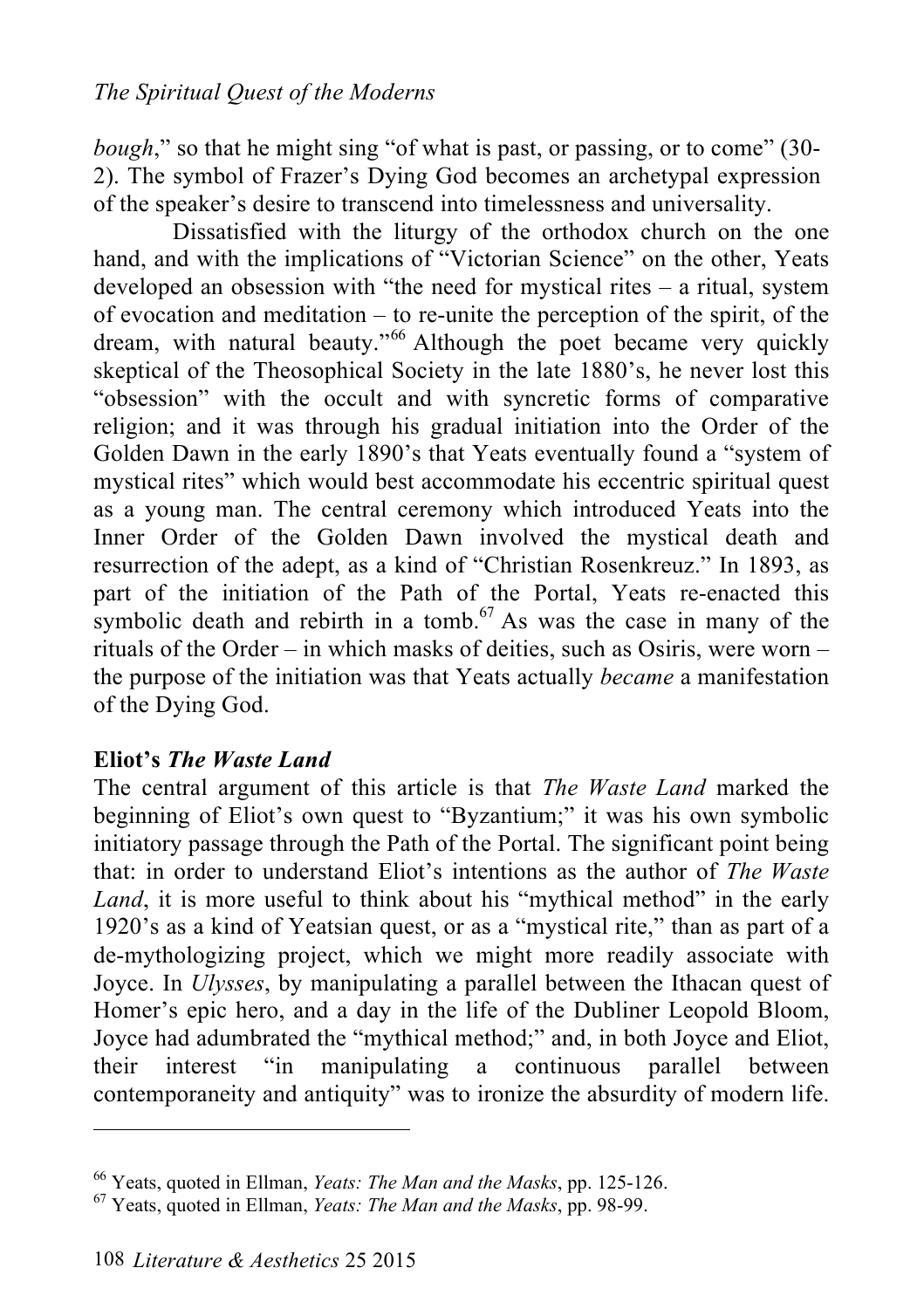But the difference between Eliot and Joyce is that in *The Waste Land*, the hero's descent into Hades – unlike Bloom's visit to Glasnevin Cemetery for Paddy Dignam's funeral, or Finnegan's fatal fall from the ladder – *was* meant to be part of a "serious" soteriology. *The Waste Land* articulates a desire to transcend the absurdity and futility of the contemporary modern world by dramatizing a quest to recover an ancient mystical experience.

In his chapter on "The Ritual of Death and Resurrection" in *The Golden Bough*, Frazer referred to a remarkable initiation rite, recorded by J.G.F. Riedel in Indonesia towards the end of the nineteenth-century, which may remind us of the essential nature of Yeats' initiation into the Order of the Golden Dawn:

The Kakian house is an oblong wooden shed, situated under the darkest trees in the depth of the forest, and is built to admit so little light that it is impossible to see what goes on in it… Thither the boys who are to be initiated are conducted in blindfolds… Immediately a hideous uproar is heard to proceed from the shed… As soon as each boy has disappeared within the precincts, a dull chopping sound is heard... This is a token that the boy's head has been cut off, and that the devil has carried him away to the other world, there to regenerate and transform him… it is then said that the devil has swallowed them. The boys remain in the shed for five or nine days… and are taught the traditions and secrets of the tribe. After these initiatory rites the lads are deemed men, and may marry.<sup>68</sup>

One might think of the initiate's entrance into the "dark" Kakian houses of western Ceram as comparable to the experience of entering into the Paleolithic caves of southern France, which Eliot visited in the summer of 1919. 69 In *The Power of Myth*, Joseph Campbell talks about the dark caves at Lascaux as 'temple-caves', in which shamanic initiation rites of deathand-resurrection – like those described by Frazer – would have been performed.<sup>70</sup> Campbell has tended to interpret these rituals and their related myths, like Jung, as psychological "symbols of transformation."<sup>71</sup> In *The Hero With a Thousand Faces* (1949), he claimed that the myth of the Dying God, was a universal "monomyth:"

The standard path of the mythological adventure of the hero is a magnification of the formula represented in the rites of passage: *separation-*

<sup>&</sup>lt;sup>68</sup> Frazer, *The Golden Bough*, p. 696.<br><sup>69</sup> Eliot visited the Dordogne in August, 1919. See Eliot's Letter to Lytton Strachey (6 August, 1919), in *The Letters of T. S. Eliot*, vol. 1, p. 327; Hugh Kenner, *The Pound Era*

 $\frac{\partial}{\partial v}$  Joseph Campbell, *The Power of Myth* (New York: Doubleday, 1988).<br><sup>71</sup> See Joseph Maddrey, *The Making of T. S. Eliot* (Jefferson, NC: McFarland, 2009), p. 108.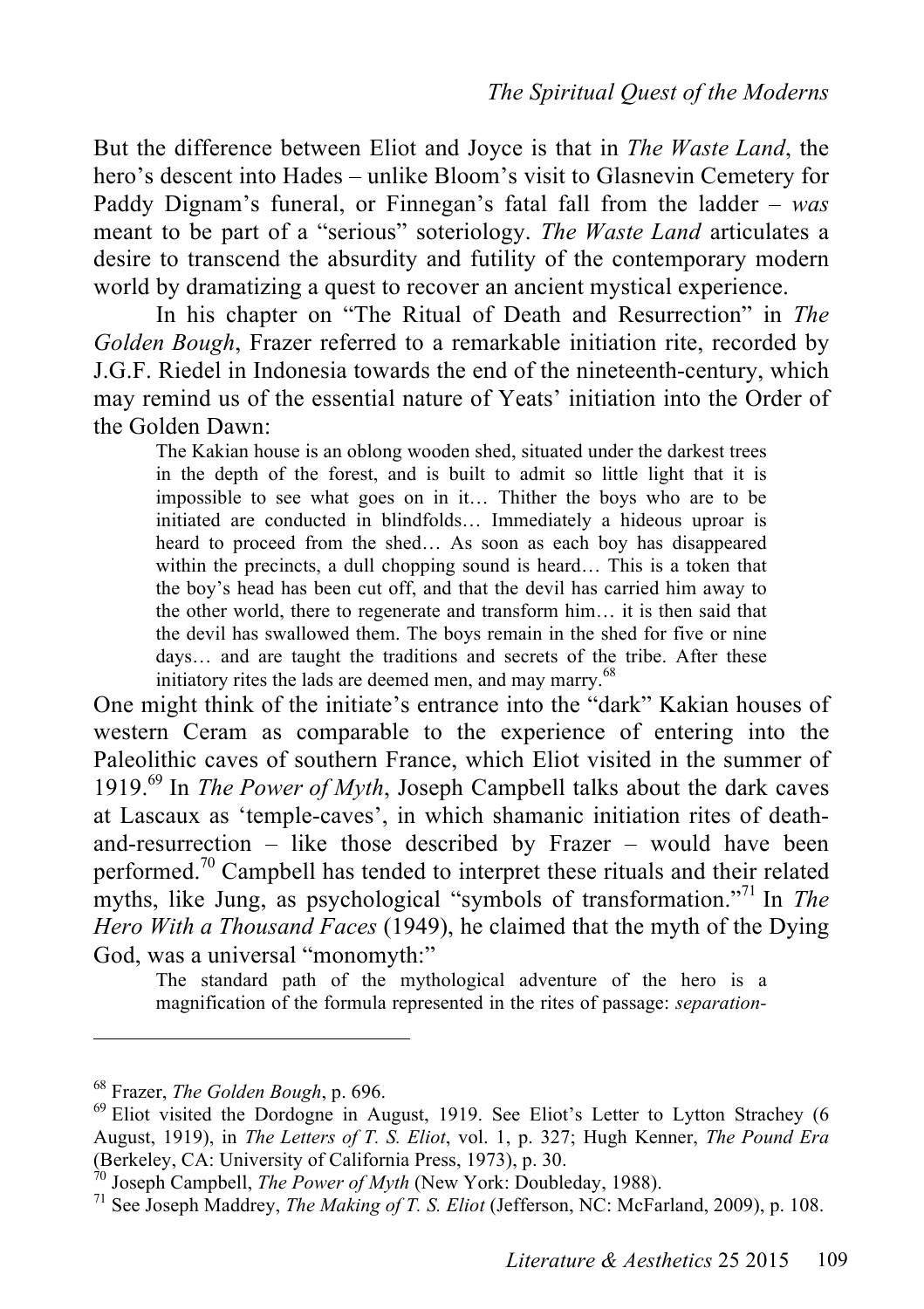*initiation-return*: which might be named the nuclear unit of the monomyth: *A hero ventures forth from the world of common day into a region of supernatural wonder: fabulous forces are there encountered and a decisive victory is won: the hero comes back from this mysterious adventure with the power to bestow boons on his fellow man.* 72

Campbell in fact coined the term "monomyth" in relation to Joyce. In his *Skeleton Key to Finnegans Wake* (1944), he hailed Joyce's late novel as "the first literary instance of myth utilization on a universal scale," celebrating that *Finnegans Wake* had "tapped the universal sea" of "mythological symbolism," which "Western scholarship" had only recently "proven" to be "[essentially homogenous] throughout the world."<sup>73</sup>

It can be said, however, that in *The Waste Land*, Eliot was trying to manifest this archetypal narrative structure – of initiation-and-return, of symbolic death-and-resurrection – with much more sincerity than Joyce had ever intended. *The Waste Land* is an attempt to construct a modern textual rite, a modern mythology: in which the poet stages his own initiation into the ancient Tradition as a sacrificial ceremony. The "plan" of *The Waste Land* ultimately takes its shape from the myth and ritual of the Dying God (or "the Hanged God of Frazer", as Eliot wrote in his notes), 74 and Eliot's "references to vegetation ceremonies" *do* help us to elucidate the meaning of the poem's "symbolism."

*The Waste Land* is dominated by images that imply that the landscape of the poem is ultimately hostile towards vegetal growth. The speaker's question in "The Burial of the Dead" – "what branches grow?" (line 19) – fails to find an answer. The singular and only "tree" that is mentioned in the poem – which can be taken to be the sacred tree of Frazer's *Golden Bough* – is "dead;" "the last fingers of leaf clutch and sink into the wet bank" (173-174). The implication is that the death of natural life becomes symbolic of modern man's "dissociation" from the vegetal myths and rites which used to spiritually sustain him. "The nymphs are departed" (175-179), a voice repeatedly laments. This recurring image of a landscape of "stony rubbish," in which all spiritual life has "departed," is one which finds its culmination in the climactic and apocalyptic vision

<sup>72</sup> Joseph Campbell, *The Hero With a Thousand Faces* (London: Fontana Press, 1993), p. 30.

<sup>73</sup> Joseph Campbell, *A Skeleton Key to* Finnegans Wake (New York: Viking Press, 1972), pp. 360-362. 74 Campbell, *A Skeleton Key to* Finnegans Wake, p. 76.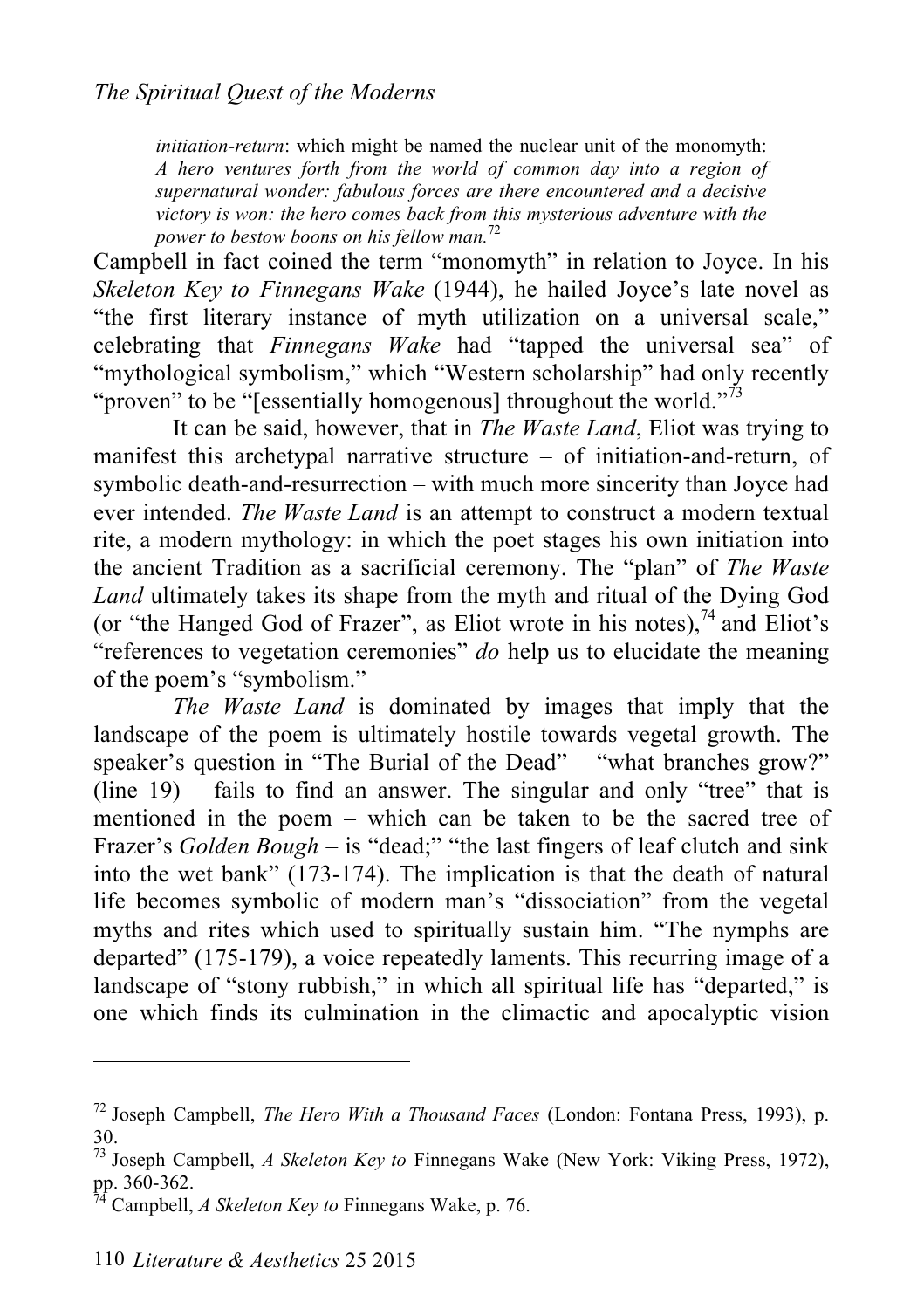("Here is no water but only rock") of "What the Thunder Said" (331-359), where we find a violent disintegration not only of all vegetable life, but also of syntactical and formal structure: both of which are meant to represent simultaneously the resultant mental fragmentation of Eliot's speaker, and the spiritual decline of the modern West as a whole.

The speaker's inability to "connect" with "the hyacinth girl" (36), in a very Prufrockian sense, is a central concern in "The Burial of the Dead," symbolizing the speaker's yearning for the magical, life-giving powers of nature, and his need for some kind of spiritual reunion with the female divinity. When they have returned "from the hyacinth garden," we are told that he "could not speak" and his "eyes failed" (38-39), leaving the speaker in a lifeless state – "neither living nor dead" – in which, "looking into the heart of light," he finds "nothing" but "silence" (40-41). The "indifferent" relationship between "the typist" and "the young man carbuncular" (215-248) also assumes a central focus in "The Fire Sermon." The implied meaning is that the problematic relationship between the speaker and the girl is deeply connected to the infertility of the landscape. The logic of *The Waste Land*, in Frazerian terms, is essentially "magical." It assumes that the fate of animate beings is causally related to the condition of the vegetal world. Out of the "broken images" of *The Waste Land*, an archetypal "symbolism" does emerge. The speaker of the poem shares a relationship with the hyacinth girl which we might associate with Graves's archetypal Waxing God and Goddess, or the speakers and their lovers in Yeats' "sacred wood" scenes, all of which ultimately derive from Frazer's "mythical archetype:" "Diana of the Wood herself had a male companion Virbius by name, who was to her what Adonis was to Venus, or Attis to Cybele."<sup>75</sup> In representing a vision of the pastoral and Edenic, the Goddess becomes a symbol of the life-giving powers of a primal vegetal religion. One of the underlying concerns of the poem is that the mystical reunion of the God and the Goddess is not possible until some kind of Yeatsian quest, or initiation rite  $-$  of disappearance into the abyssal darkness of the Kakian house, and return from death, so to speak – is complete.

It was Jessie Weston who first applied Frazer's ritualist theory to the study of Arthurian materials. By comparing the "varying" legends told

<sup>75</sup> Frazer, *The Golden Bough*, p. 8.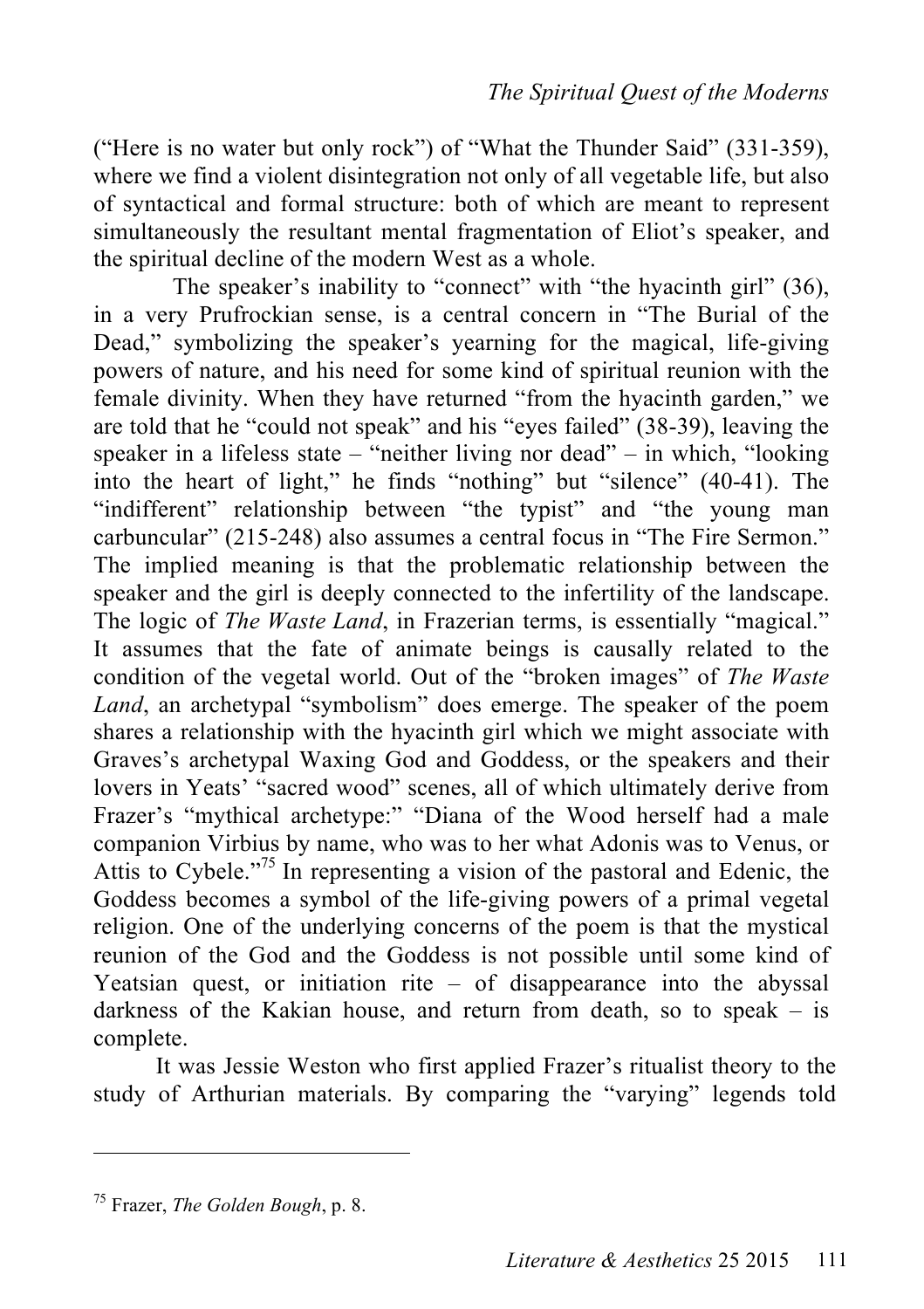about "Gawain, Perceval, and Galahad," Weston claimed to have identified, like Frazer, an "underlying uniformity" to "the Grail legend."<sup>76</sup> For Weston, the "literary evolution" of "the Grail Quest" could be traced back to an "essential identity" – much like Frazer's "mythical archetype" – which ultimately had its origins in pagan and primitive ritual. 77 Weston identified two fundamental and significant points of similarity between all the legends that she compared:

(*a*) There is a general consensus of evidence to the effect that the main object of the Quest is the restoration to health and vigour of a King suffering from infirmity caused by wounds, sickness, or old age;

(*b*) and whose infirmity, for some mysterious and unexplained reason, reacts disastrously upon his kingdom, either depriving it of vegetation, or exposing it to the ravages of war… the aim of the Grail Quest is two-fold; it is to benefit (*a*) the King, (*b*) the land.<sup>78</sup>

Out of the "broken images" of *The Waste Land*, a definite Quest structure does emerge, through the "winding," mountainous, "road" of the "dead land" (line 333) – in which the fundamental "aim" is to "restore" the land to fertility, and ultimately reunite with the Goddess. In Eliot's version, the speaker is both the dying Fisher King and the heroic God-savior at the same time.

The spatial imagery that is employed in "The Burial of the Dead," intimates the enactment of a *katabasis* into the Underworld. "And *down* we went" (16), the "frightened" (15) voice tells us at the beginning of the poem, "*under* the shadow of this red rock" (27). The epigraphic words of *The Waste Land* – ἀποθανεῖν θέλω ("I want to die") – are spoken by the Cumaean Sibyl who had Aeneas retrieve the Golden Bough – before his "perilous journey to the world of the dead" – from the same "grove" which Frazer associated with Diana Nemorensis, and her Dying God.<sup>79</sup> In his notes, Eliot also connects his speaker's exclamation that "I had not thought death had undone so many" (63), with Dante's descent through the circles of *Inferno* ("si lunga tratta di gente, ch'io non avrei mai creduto che motre tanta n'avesse disfatta"). 80 When an uncertain voice asks "are you alive, or not?" (126) it becomes quite apparent that the "alley" into which the

<sup>&</sup>lt;sup>76</sup> Jessie L. Weston, *From Ritual to Romance* (Mineola, NY: Dover, 2011), p. 12.<br><sup>77</sup> Weston, *From Ritual to Romance*, p. 12.<br><sup>78</sup> Weston, *From Ritual to Romance*, p. 19.<br><sup>79</sup> Frazer, *The Golden Bough*, p. 3.<br><sup>80</sup> El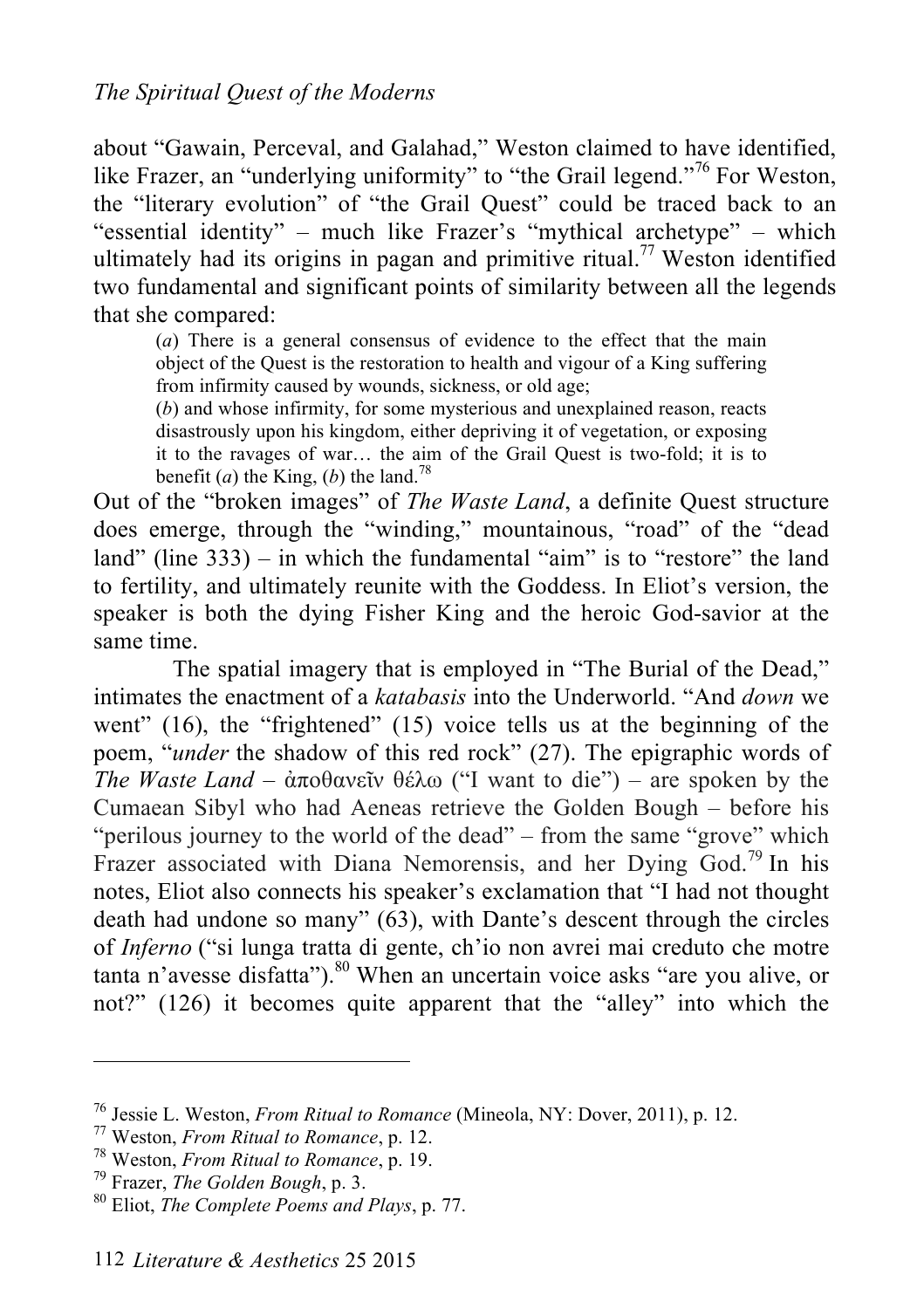speaker has descended may not be in the world of the living; it is "where the dead men lost their bones" (116). Of course the title of the first section of the poem itself, "The Burial of the Dead," suggests that this descent is related to a burial rite. The speaker's conversation with "Stetson," for instance, revolves around the question of whether or not the 'corpse' that was "planted last year" has "begun to sprout?" (71-72). Both the *katabasis* of Classical and Christian mythology, and the ancient "burial" ritual, coexist, on the archetypal plane, as a myth and ritual of the Dying God. The enactment of descent becomes figurative of the symbolic death of Eliot's speaker into the "whirlpool" (318) of formal fragmentation, and "nothing[ness]"  $(120)$ .

When the speaker asks "Stetson" whether or not the corpse "will bloom this year," the implication is that the death of Eliot's speaker is not the end of the soteriological process, but rather a necessary stage in the ritual of rebirth. "The Fire Sermon" is where this process begins. Eliot explains in his notes that he had originally taken the name for the third section of his poem, and the line "burning burning burning burning" (308), from "the Buddha's Fire Sermon." <sup>81</sup> Having also acknowledged his allusions to "St. Augustine's *Confessions*" (309), Eliot asserted that "the collocation of these two representatives of eastern and western asceticism, as the culmination of this part of the poem, is not an accident." Like the coexistence of the *katabasis* and the burial rite in the poem's first section, the "collocation" of the Buddhist and Christian narratives of spiritual rebirth here, articulate the start of the quester's regeneration out of death.

The motif of *The Waste Land*, and the soteriological need for renewed fertility does also have a strong Biblical resonance. We think of Hebraic legend – of Moses and the chosen people, in *Exodus*, wandering for forty years in "the dead land," on the borders of Canaan, in search of *Ha'Aretz HaMuvtahat*, the "land flowing with milk and honey" (Exodus 33:3); or of the Temptation of Christ (Matthew 4:1) in "the wilderness" – where we surely imagine that, as in *The Waste Land*, there "is no water but only rock." Both of these histories are, of course, essentially typological of Christ's death and resurrection, like Yeats' initiation as Christian Rosenkreuz into the Order of the Golden Dawn. Eliot's "dead land" motif alludes specifically to Biblical narratives that centre on the spiritual crises

<sup>81</sup> Eliot, *The Complete Poems and Plays*, p. 79.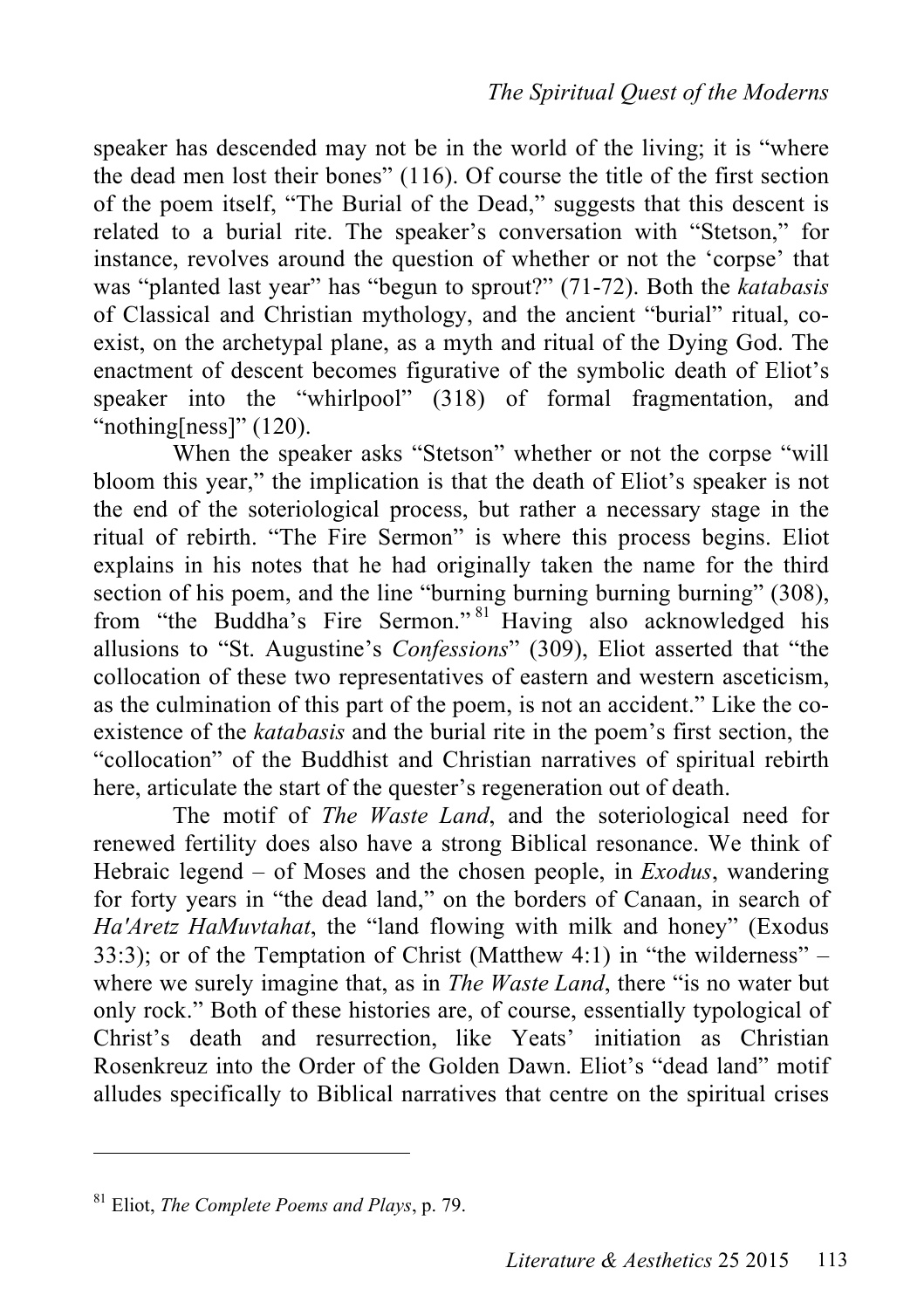of both an heroic individual, and his people. The implication is that the speaker's purpose in *The Waste Land* is – like that of Moses and Christ – to recover, in himself, and in the "Son of man" (20), the sustenance of the spirit. It is as though, with the death of "what used to be called the Scriptures," Eliot was trying to find a *new* heroic identity, a new mythopoeia, through the syntheses of old heroic motifs – one which could revive the spirit of the West – by tapping into a series of primordial images that Frazer had proven to be at the foundations of religious thought.

On the narrative plane, then, *The Waste Land* simultaneously enacts: 1) an initiation or burial rite; 2) the hero's separation from his divine consort; 3) a mythological descent into, and a return from, the Underworld; 4) the knight's Quest to the Chapel Perilous; and 5) the spiritual death-and-rebirth of the ascetic, or the exile-and-return of the prophet. Because the symbolism of Eliot's poem functions on an Impersonal plane, it is also possible to think of all of these actions coexisting on the same "mythical" or archetypal level, as essentially one narrative: the myth and ritual of the Dying God. It is as though Eliot's *The Waste Land* is like an archeology, or an anthropology, of mythological motifs. The mythologies of Mesopotamia, of Medieval Europe, and of primitive Melanesia, although at different historical levels, are still able to co-exist; to all express the same timeless soteriological need. The archetypal, primal symbolism of the infertile "dead land" cuts across cultural and historical boundaries; it becomes a universal "objective correlative." Eliot's speaker *is* Odysseus, or Aeneas in the Underworld; or even Yeats' Culchulain; he is Dante in *Inferno*; Moses in the "Wilderness," or Christ crucified; he is the Kakian initiate, or the shaman delving into the abyssal darkness of the primordial 'temple-caves' of Lascaux. Eliot's speaker is *all* of these figures from mythology simultaneously. Because he sacrifices himself to the Tradition, the speaker's identity dissolves into, and becomes "swallowed" up by, some kind of absolute entity.

By the time we get to "What the Thunder Said," we have eventually left the claustrophobic "alleys" of the Underworld, and are now up "among the mountains" (333). Finally passing through an Indian "jungle" (399), the speaker finds himself "sat upon the shore/ Fishing, with arid plain behind me." The implication is that he is now in a position to "set [his] lands in order," and the poem ends with the Upanishadic Peace-prayer, "Shantih shantih shantih" (424-426). Eliot's speaker does return from his quest, but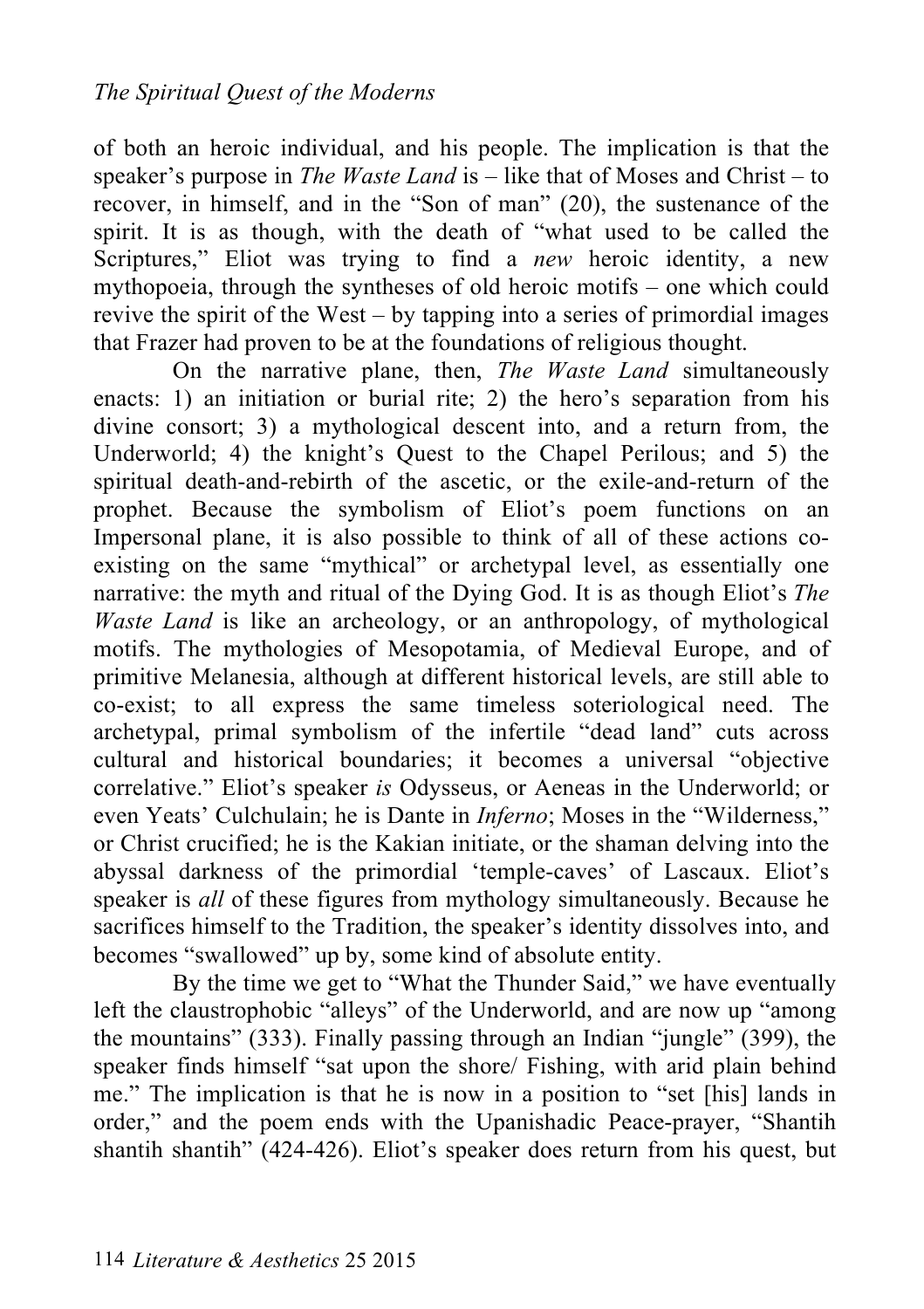because he only has visionary "fragments," it is not until *Ash Wednesday*  that salvific images of the Goddess begin to appear once more.

#### **Conclusion**

 $\overline{a}$ 

Out of the "whirlpool" of symbols, a monomythic soteriological pattern does emerge. *The Waste Land* stages Eliot's quest for an Impersonal poetic voice as an initiatory descent into the caves of the collective unconscious: the primal Tradition. The descent into abyssal nothingness resembles a process of disintegration into the epistemological uncertainty of a modern age, in which new modes of scientific knowledge had relativized truth, and challenged the singular authority of the Biblical tradition. Eliot's erudite quest into the world of comparative religion is symbolized by the shattering of his speaker's identity into a "heap of broken images." Out of the "fragments" of the destroyed God, Eliot's speaker strives to construct a new mystical symbol. *The Waste Land* dramatizes this quest as an attempt to synthesize all rituals, all mythologies, into a single, universal, allencompassing, modern ritual, or modern mythology, in which ancient soteriological traditions are all reconfigured as symbols of an archetypal process of ordering and controlling "contemporary history."

The logic of *The Waste Land*, then, mimics the "mystical mentality," or the "magical" belief, of the primitive: out of the "broken images," or the "whirlpool" of *The Waste Land*, one archetypal Dying God does emerge as a new "synthetic whole." Eliot's hero becomes an anthropological synthesis of all heroes; who, in a state of spiritual and psychological crisis, seeks to articulate his recovery of the spirit in universal terms. In attempting to incorporate all heroic identities, it is as though Eliot's speaker dissolves out of identity: he becomes Impersonal, transcendent of all symbols. By sacrificing himself to the Tradition, he initiates himself into the immortal Sacred Wood of verse; the grove of the Goddess. Out of this anthropological quest into pagan antiquity – in which he "pursued skepticism to the utmost limit," Eliot eventually emerged from darkness, "climbing the third stair" (119), with a pattern of death-andresurrection that ultimately re-affirmed his faith in the rituals of the Anglican church, and the "holy mother" (211) who "made fresh the springs" (130).<sup>82</sup> As with Yeats, Eliot's theosophical quest – his initiation

<sup>82</sup> T. S. Eliot, 'Ash Wednesday', in *The Complete Poems and Plays*, pp. 94-98.